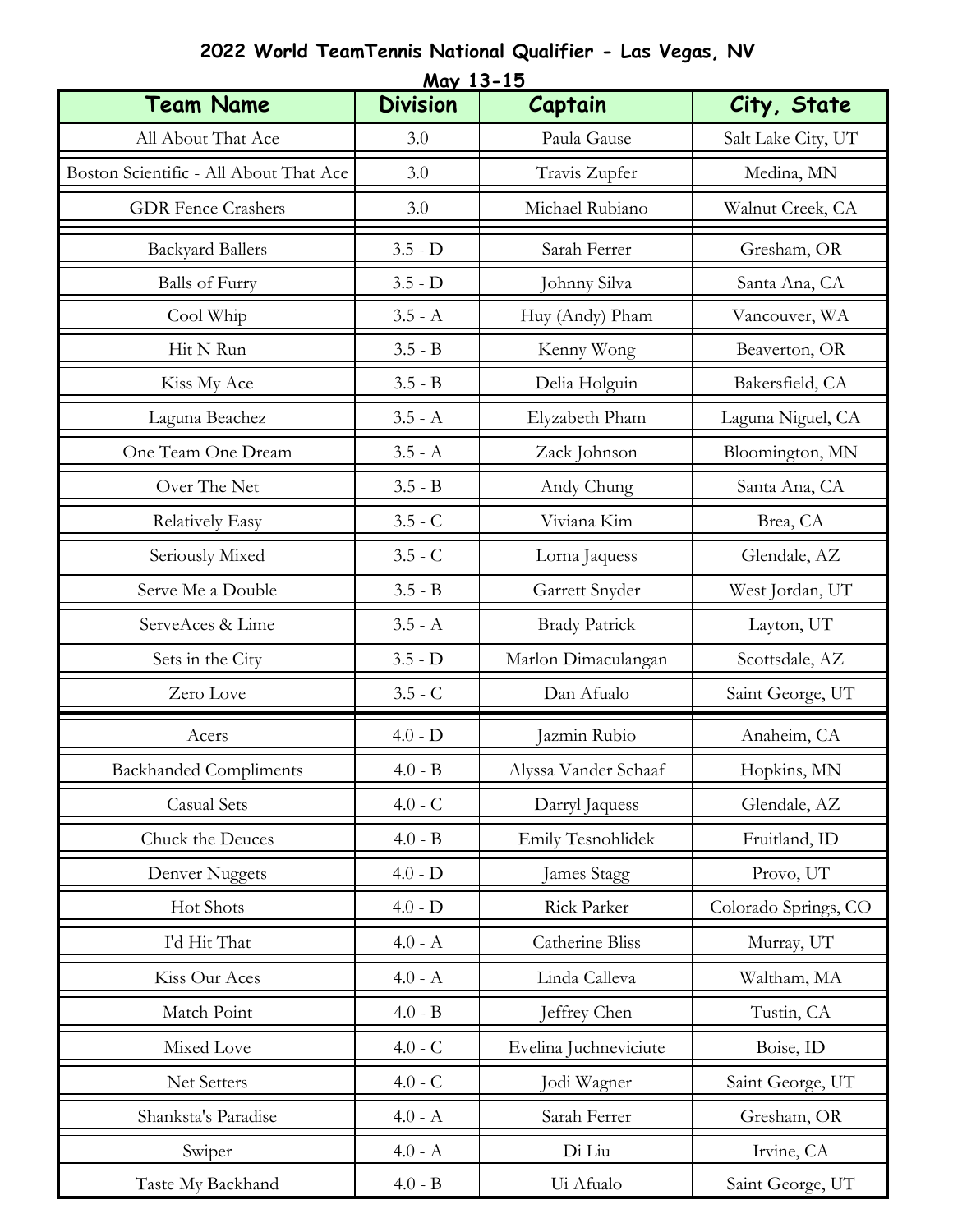|                              | <u>May 13-15</u>       |                           |                          |  |  |  |  |
|------------------------------|------------------------|---------------------------|--------------------------|--|--|--|--|
| <b>Team Name</b>             | <b>Division</b>        | Captain                   | City, State              |  |  |  |  |
| The Sweet Spot               | $4.0 - C$              | Benjamin Jeng             | Irvine, CA               |  |  |  |  |
| Yung Thugz                   | $4.0 - D$              | Long Le                   | Murray, UT               |  |  |  |  |
| <b>AV Stormers</b>           | $4.5$ - $\Lambda$      | Carlos Guarin             | Lancaster, CA            |  |  |  |  |
| <b>Ballers</b>               | $4.5 - A$              | <b>Jill Russell</b>       | Saint George, UT         |  |  |  |  |
| Drop Shot Divas              | $4.5 - B$              | Gavin Hatter              | Salt Lake City, UT       |  |  |  |  |
| Game, Set, Snatched          | $4.5 - B$              | Amy Hasquet               | Los Angeles, CA          |  |  |  |  |
| Ptown Players                | $4.5 - B$              | Paige Polizois            | Portland, OR             |  |  |  |  |
| Shrimp Rolls                 | $4.5 - A$              | Jenfei Hsieh              | Irvine, CA               |  |  |  |  |
| Young Guns                   | $4.5 - A$              | Ellie Luu                 | Salt Lake City, UT       |  |  |  |  |
| Zottie Thotties              | $4.5$ - $\rm{B}$       | Christian Angeles         | Anaheim, CA              |  |  |  |  |
| LOL $50+$                    | Sr 3.5                 | Christine Higashi         | Honolulu, HI             |  |  |  |  |
| Mid-Court Crisis             | Sr 3.5                 | Dana Fotieo               | Albuquerque, NM          |  |  |  |  |
| Oui Lob U Long Thyme         | Sr 3.5                 | Sam Shouldis              | Shiloh, IL               |  |  |  |  |
| Racquet Mountain             | Sr 3.5                 | Harlan Hayashida          | Montebello, CA           |  |  |  |  |
| <b>Strings Are Overrated</b> | Sr 3.5                 | Frank Devera / Mike Vogel | Palmdale, CA             |  |  |  |  |
| Vegas Rollers                | Sr 3.5                 | Karen Picht               | Danville, CA             |  |  |  |  |
| Aces & Queens                | $Sr 4.0 - A$           | Namiko Slack              | Las Vegas, NV            |  |  |  |  |
| <b>CSRC LITE</b>             | $Sr$ 4.0 - $B$         | Carolayne Henry           | Colorado Springs, CO     |  |  |  |  |
| Dream Team                   | $\rm Sr$ 4.0 - $\rm A$ | Yumiko Tokiwa             | Long Beach, CA           |  |  |  |  |
| Fire and Ice                 | $Sr$ 4.0 - $B$         | Al Alagata                | San Diego, CA            |  |  |  |  |
| Hawaiian Punch               | $Sr 4.0 - A$           | Missy Agena               | Honolulu, HI             |  |  |  |  |
| Mavericks                    | $Sr$ 4.0 - $B$         | Gail Scott                | Long Beach, CA           |  |  |  |  |
| Nonfungible Tokens           | $Sr$ 4.0 - $B$         | Jane Herder               | Imperial, MO             |  |  |  |  |
| <b>Rocket Rackets</b>        | $Sr$ 4.0 - $A$         | Joanne Carlsen            | West Hills, CA           |  |  |  |  |
| Aces & Kings                 | Sr 4.5                 | Geoff Montgomery          | Kensington, MD           |  |  |  |  |
| Amaze-Balls                  | Sr 4.5                 | Michelle Dean             | Palos Verdes Estates, CA |  |  |  |  |
| Jane's Addiction             | Sr 4.5                 | Jane McQuade              | South Weber, UT          |  |  |  |  |
| Racketeers                   | Sr 4.5                 | Marie Roberts             | Salt Lake City, UT       |  |  |  |  |
| Topspin Whiskey              | Sr 4.5                 | Kim Hackworth             | Peachtree Corners, GA    |  |  |  |  |
| Vegas Strong 50+             | Sr 4.5                 | Pamela Loyd               | Las Vegas, NV            |  |  |  |  |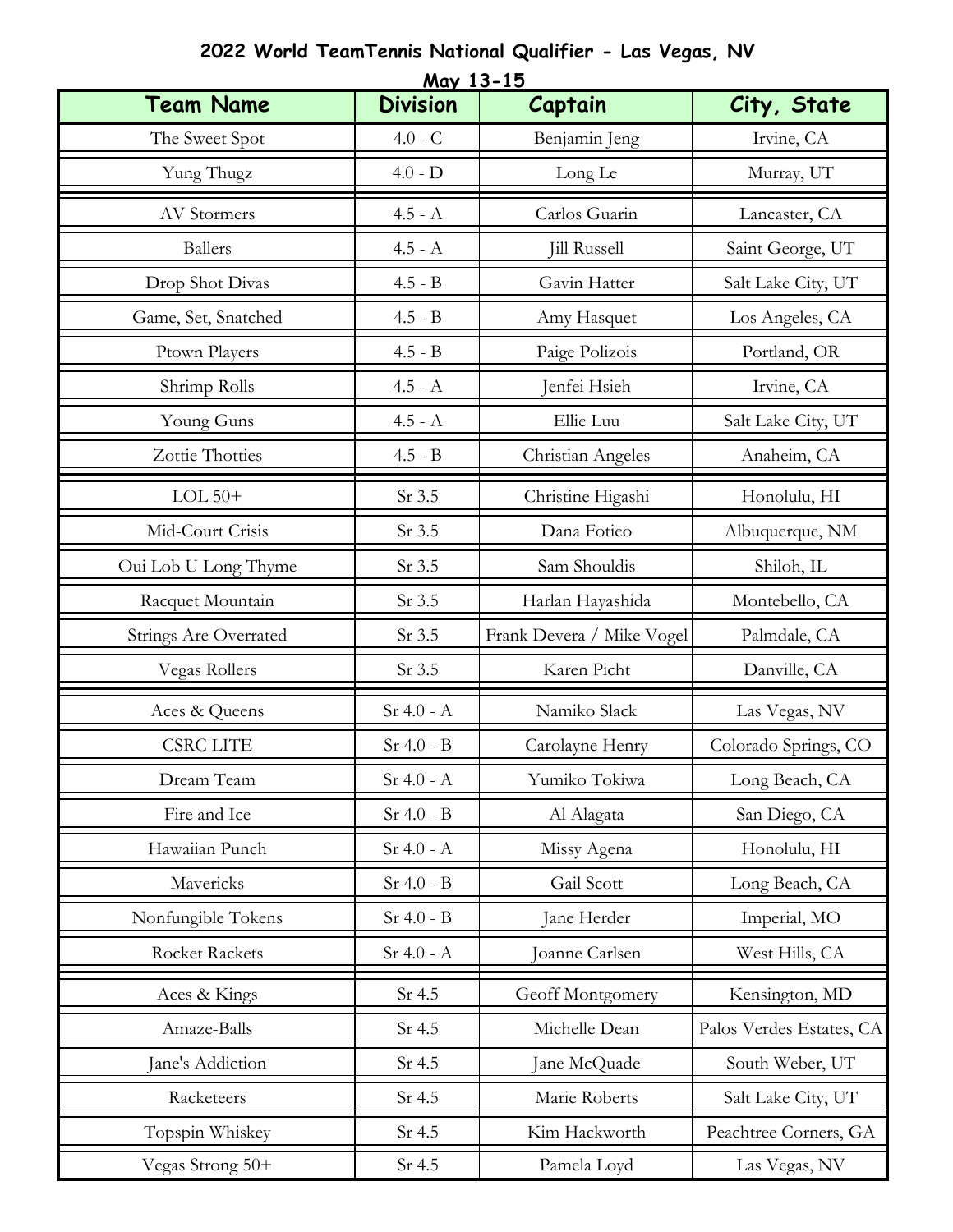| May 13-15                     |                 |                          |                      |  |  |
|-------------------------------|-----------------|--------------------------|----------------------|--|--|
| <b>Team Name</b>              | <b>Division</b> | Captain                  | City, State          |  |  |
|                               |                 |                          |                      |  |  |
| Amarillo Racketeers           | Super Sr 3.5    | Dave Wohlfarth           | Amarillo, TX         |  |  |
| Hana Hou                      | Super Sr 3.5    | Clyde Miyasato           | Waipahu, HI          |  |  |
| Life's a Beach                | Super Sr 3.5    | Mike Hasan               | San Diego, CA        |  |  |
| $LOL 60+$                     | Super Sr 3.5    | Lori Siu / William Ogawa | Honolulu, HI         |  |  |
| Sun City West Racqueteers     | Super Sr 3.5    | Pete Kosky               | Sun City West, AZ    |  |  |
| Team Aspercreme               | Super Sr 3.5    | Mark Brunsmann           | Belleville, IL       |  |  |
| Aged to Perfection            | Super Sr 4.0    | Sam Shouldis             | Shiloh, IL           |  |  |
| Colorado Springs Racquet Club | Super Sr 4.0    | James McPherson          | Colorado Springs, CO |  |  |
| Just for Fun                  | Super Sr 4.0    | Joanne Carlsen           | West Hills, CA       |  |  |
| Pikes Peakers                 | Super Sr 4.0    | <b>Bill Bricking</b>     | Colorado Springs, CO |  |  |
| Topspinners                   | Super Sr 4.0    | Lynn Woodbury            | Centerville, UT      |  |  |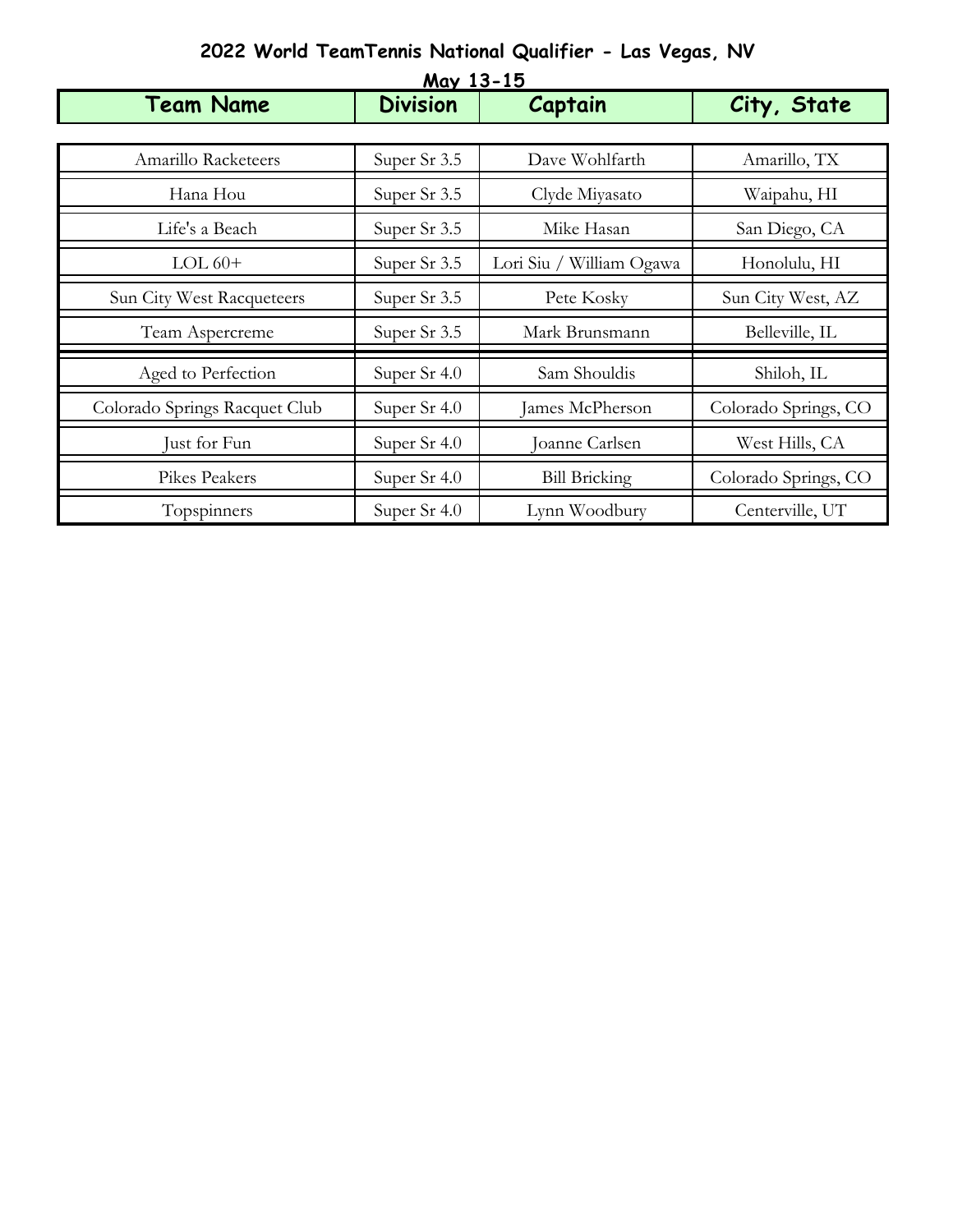#### **3.0 Division**

|                                               | All About That Ace   Boston Scientific |                    | <b>Fence Crashers</b> |
|-----------------------------------------------|----------------------------------------|--------------------|-----------------------|
| <b>All About That Ace</b>                     | XX                                     | $24-29/0-36$       | $22 - 33 / 15 - 34$   |
| <b>Boston Scientific - All About That Ace</b> | $29-24/36-0$                           | XX                 | $22-32 / 36-0$        |
| <b>GDR Fence Crashers</b>                     | $33 - 22/34 - 15$                      | $32 - 22 / 0 - 36$ | XX.                   |
| <b>Total Games Won/Lost</b>                   |                                        |                    |                       |
| Winning %                                     |                                        |                    |                       |
| Record                                        | 4-0                                    | 1 - 4              | $-4$                  |

# **ALL MATCHES PLAYED AT DARLING TENNIS CENTER**

| Friday:<br>1:00 <sub>pm</sub> | GDR Fence Crashers vs. <b>Boston Scientific - All About That Ace</b> 32-22 |
|-------------------------------|----------------------------------------------------------------------------|
| Saturday:<br>8:00am           | All About That Ace vs. Boston Scientific - All About That Ace 29-24        |
| <b>NOON</b>                   | All About That Ace vs. GDR Fence Crashers 33-22                            |
| 4:00 <sub>pm</sub>            | Boston Scientific - All About That Ace vs. <b>GDR Fence Crashers</b> 36-0  |
| Sunday:<br>8:00am             | Boston Scientific - All About That Ace vs. All About That Ace 36-0         |
| <b>NOON</b>                   | GDR Fence Crashers vs. All About That Ace 34-15                            |

**All About That Ace wins the division**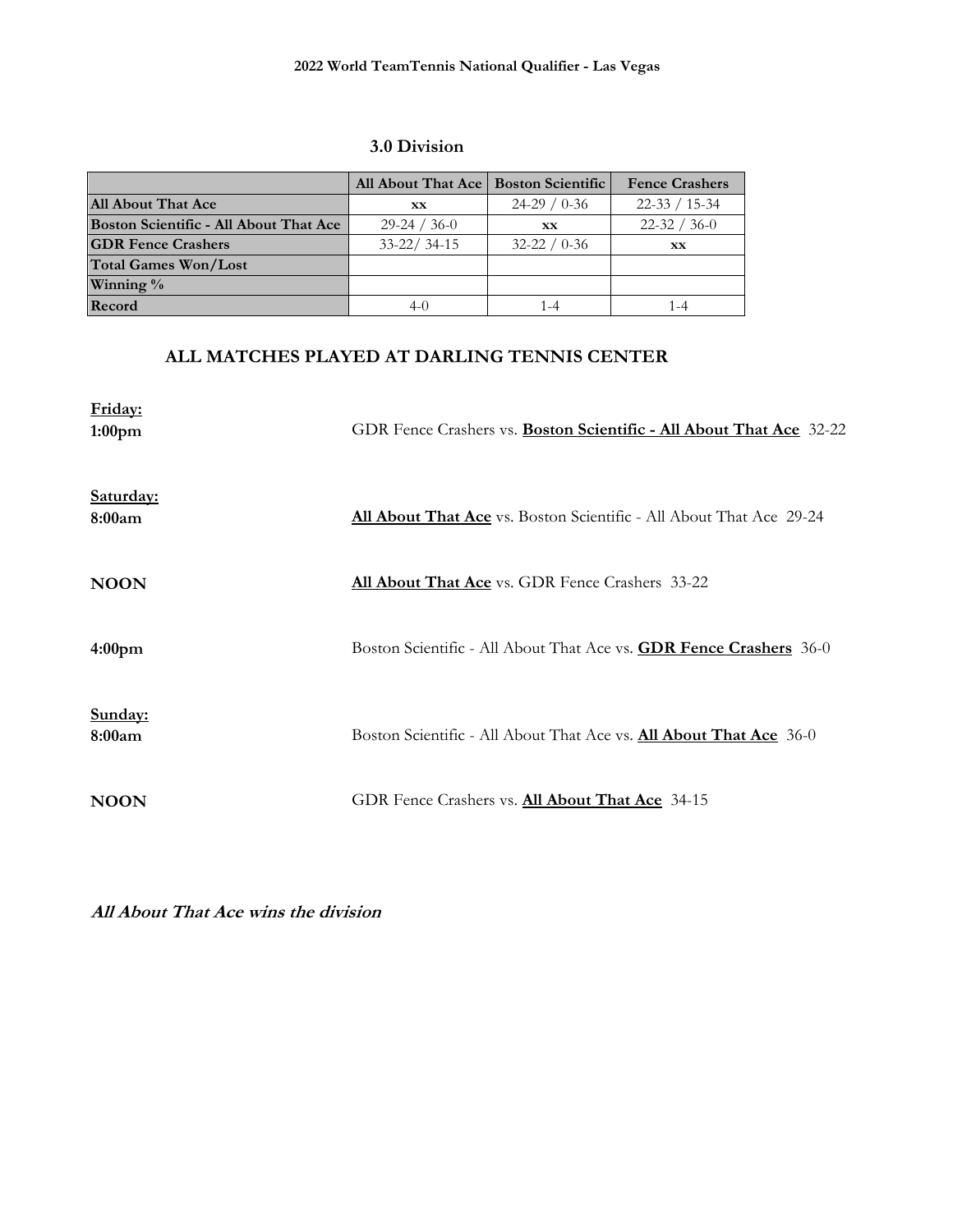|                             | Cool Whip |           | Laguna Beachez   One Team One Dream   ServeAces & Lime |           |
|-----------------------------|-----------|-----------|--------------------------------------------------------|-----------|
| Cool Whip                   | XX        | $16 - 26$ | 18-34                                                  | 28-29     |
| Laguna Beachez              | $32-19$   | XX        | $16 - 36$                                              | $27 - 32$ |
| <b>One Team One Dream</b>   | $34-18$   | $36-16$   | <b>XX</b>                                              | $35 - 20$ |
| <b>ServeAces &amp; Lime</b> | $29 - 28$ | $32 - 27$ | $20 - 35$                                              | <b>XX</b> |
| <b>Total Games Won/Lost</b> | 95/65     |           |                                                        |           |
| Winning %                   | 59%       |           |                                                        |           |
| Record                      | $3-0$     | $2 - 1$   | $0 - 3$                                                | 1-2       |

# **3.5 Division - Flight A**

| Friday:<br>3:00 <sub>pm</sub> | <b>Cool Whip</b> vs. One Team One Dream 34-18<br>Laguna Beachez vs. ServeAces & Lime 32-27                                                                                                                                                     |  |  |
|-------------------------------|------------------------------------------------------------------------------------------------------------------------------------------------------------------------------------------------------------------------------------------------|--|--|
| Saturday:                     |                                                                                                                                                                                                                                                |  |  |
| 8:00am                        | One Team One Dream vs. <b>Laguna Beachez</b> (UNLV) 36-16<br>ServeAces & Lime vs. Cool Whip (UNLV) 29-28                                                                                                                                       |  |  |
| <b>NOON</b>                   | Laguna Beachez vs. Cool Whip (UNLV) 32-19<br>One Team One Dream vs. ServeAces & Lime (UNLV) 35-20                                                                                                                                              |  |  |
| Sunday:                       |                                                                                                                                                                                                                                                |  |  |
| 10:00am                       | <b>Semifinals</b> - seeds are flight winners based on win-loss record<br>& seeded by winning $\%$<br><b>Serve me a Double (#1 seed)</b> vs. Relatively Easy (#4 seed) 27-19<br><b>Backyard Ballers (#2 seed)</b> vs. Cool Whip (#3 seed) 29-28 |  |  |
| 1:00 <sub>pm</sub>            | <b>Finals</b> - Semifinal winners<br><b>Backyard Ballers (#2 seed)</b> vs. Serve me a Double (#1 seed) 32-22                                                                                                                                   |  |  |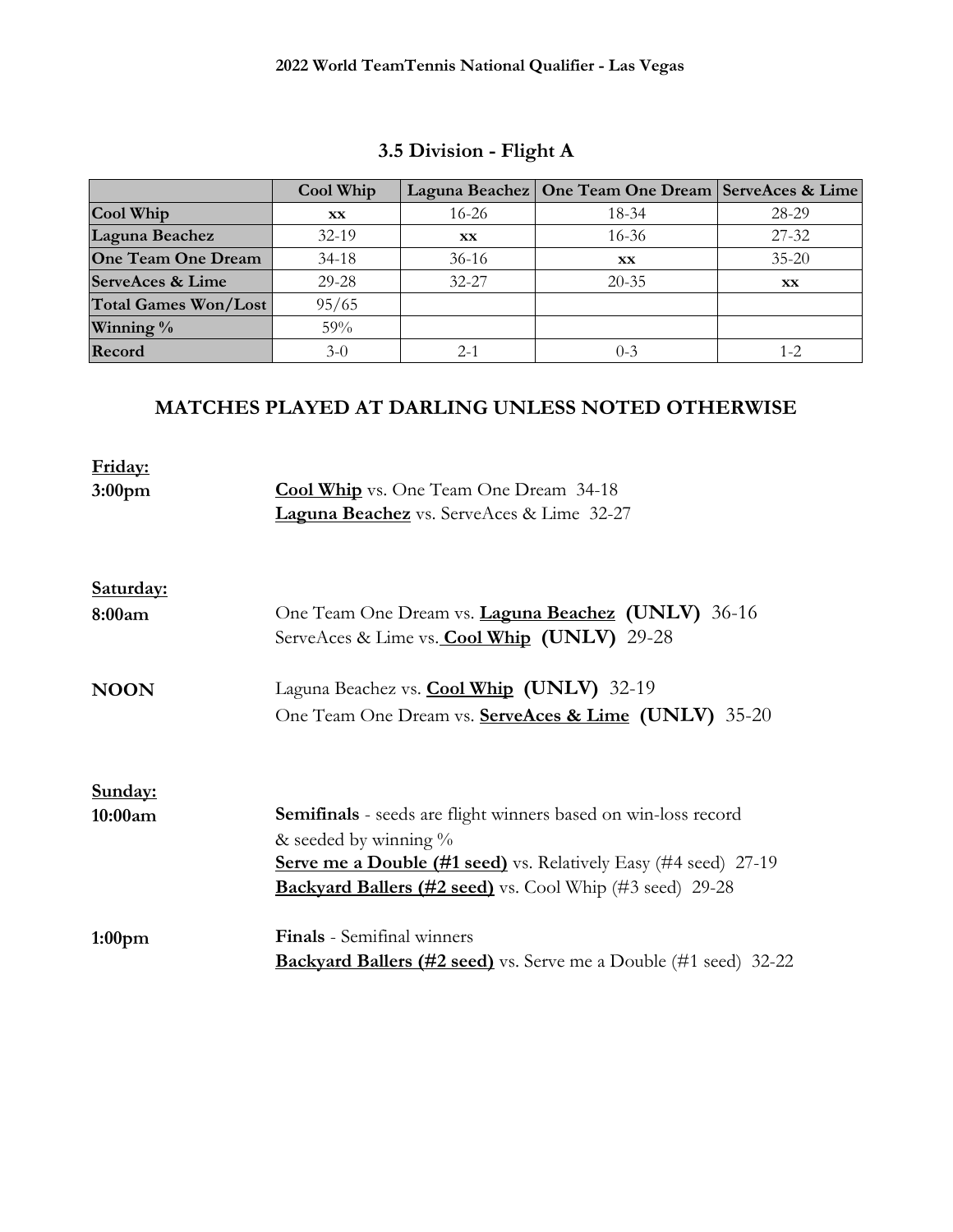|                             | Hit N Run | <b>Kiss My Ace</b> | <b>Over The Net</b> | Serve Me a Double |
|-----------------------------|-----------|--------------------|---------------------|-------------------|
| Hit N Run                   | XX        | $34 - 20$          | $34 - 22$           | $34-16$           |
| <b>Kiss My Ace</b>          | $20 - 34$ | <b>XX</b>          | 23-29               | $31 - 22$         |
| <b>Over The Net</b>         | $22 - 34$ | 29-23              | XX                  | $36-18$           |
| <b>Serve Me a Double</b>    | $16 - 34$ | $22 - 31$          | 18-36               | XX.               |
| <b>Total Games Won/Lost</b> |           |                    |                     | 101/56            |
| Winning $\%$                |           |                    |                     | 64%               |
| Record                      | $0 - 3$   | $2 - 1$            | $1 - 2$             | $3-0$             |

# **3.5 Division - Flight B**

| Friday:            |                                                                         |
|--------------------|-------------------------------------------------------------------------|
| 3:00 <sub>pm</sub> | Hit N Run vs. <b>Serve Me a Double (UNLV)</b> 34-16                     |
|                    | <b>Kiss My Ace</b> vs. Over The Net (UNLV) 29-23                        |
|                    |                                                                         |
| Saturday:          |                                                                         |
| 8:00am             | Kiss My Ace vs. <b>Serve Me a Double</b> 31-22                          |
|                    | <b>Over The Net</b> vs. Hit N Run 34-22                                 |
| 2:00 <sub>pm</sub> | <b>Serve Me a Double</b> vs. Over The Net 36-18                         |
|                    | Hit N Run vs. <b>Kiss My Ace</b> 34-20                                  |
|                    |                                                                         |
| Sunday:            |                                                                         |
| 10:00am            | <b>Semifinals</b> - seeds are flight winners based on win-loss record   |
|                    | & seeded by winning $\%$                                                |
|                    | <b>Serve me a Double (#1 seed)</b> vs. Relatively Easy (#4 seed) 27-19  |
|                    | <b>Backyard Ballers (#2 seed)</b> vs. Cool Whip (#3 seed) 29-28         |
| 1:00 <sub>pm</sub> | <b>Finals</b> - Semifinal winners                                       |
|                    | <b>Backyard Ballers (#2 seed)</b> vs. Serve me a Double (#1 seed) 32-22 |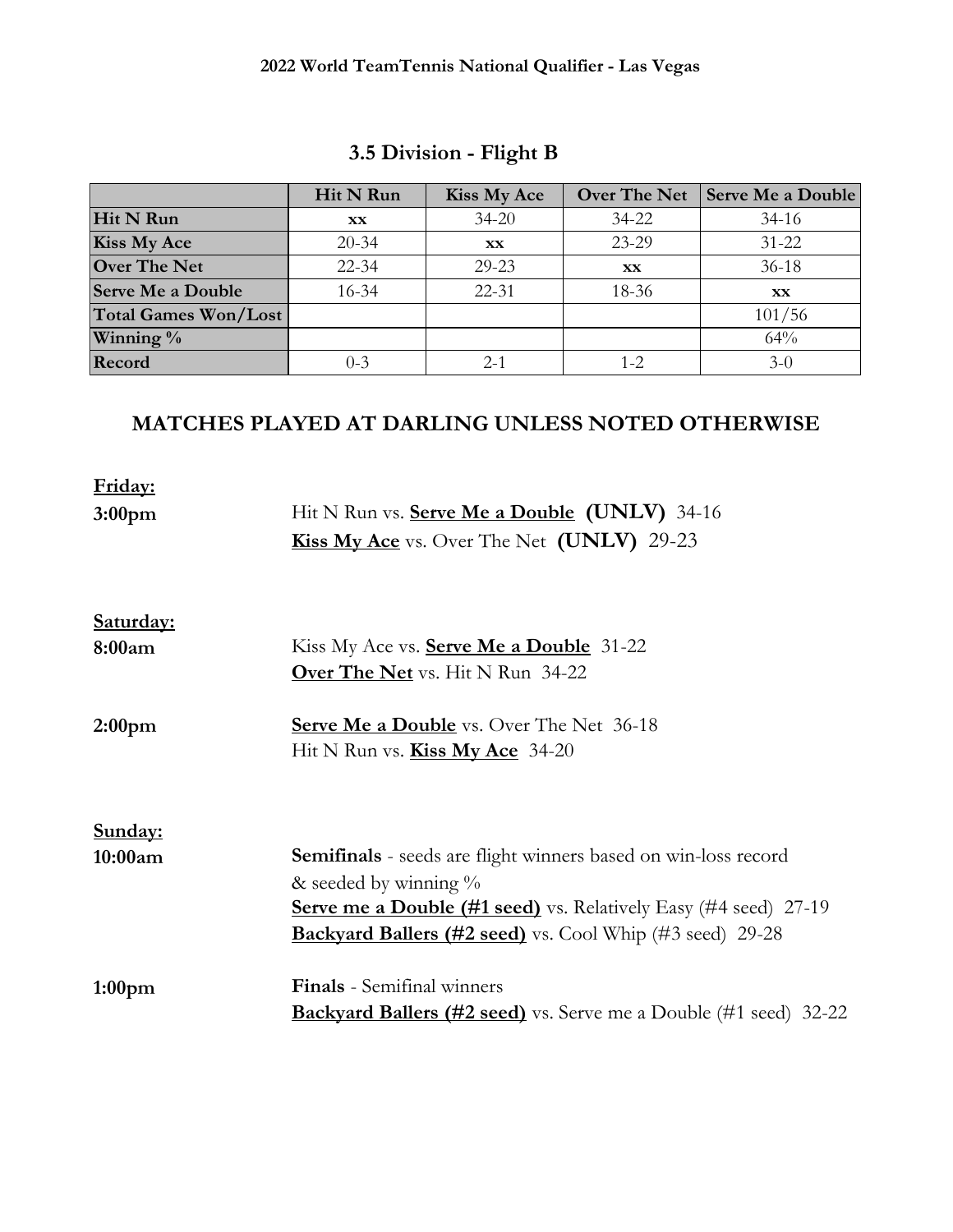# **3.5 Division - Flight C**

|                        | <b>Relatively Easy</b> | <b>Seriously Mixed</b> | <b>Zero Love</b> |
|------------------------|------------------------|------------------------|------------------|
| <b>Relatively Easy</b> | <b>XX</b>              | $26 - 27$              | $16 - 31$        |
| <b>Seriously Mixed</b> | $27 - 26$              | <b>XX</b>              | $20 - 33$        |
| <b>Zero Love</b>       | $31 - 16$              | $33 - 20$              | XX               |
| Total Games Won/Lost   | 58/42                  |                        |                  |
| Winning $\%$           | 58%                    |                        |                  |
| Record                 | $2-0$                  | 1-1                    | $0 - 2$          |

## **ALL MATCHES PLAYED AT DARLING TENNIS CENTER**

| Friday:<br>1:00 <sub>pm</sub> | Relatively Easy vs. Seriously Mixed 27-26                                                                                                                                                                                                                              |
|-------------------------------|------------------------------------------------------------------------------------------------------------------------------------------------------------------------------------------------------------------------------------------------------------------------|
| Saturday:<br>10:00am          | Zero Love vs. Relatively Easy 31-16                                                                                                                                                                                                                                    |
| 2:00 <sub>pm</sub>            | <b>Seriously Mixed</b> vs. Zero Love 33-20                                                                                                                                                                                                                             |
| Sunday:<br>10:00am            | Semifinals - seeds are flight winners based on win-loss record<br>& seeded by winning $\%$<br><b>Serve me a Double (#1 seed)</b> vs. Relatively Easy (#4 seed) 27-19<br>Backyard Ballers (#2 seed) vs. Cool Whip (#3 seed) 29-28                                       |
| 10:00am                       | Consolation match for Flight C & D teams not advancing to Semifinals<br><b>Seriously Mixed (#2 seed from Flight C)</b> vs. Balls of Furry (#2 seed from Flight D) 30-27<br>Zero Love (#3 seed from Flight C) vs. <b>Sets in the City (#3 seed from Flight D)</b> 32-13 |
| 1:00 <sub>pm</sub>            | <b>Finals</b> - Semifinal winners<br><b>Backyard Ballers (#2 seed)</b> vs. Serve me a Double (#1 seed) 32-22                                                                                                                                                           |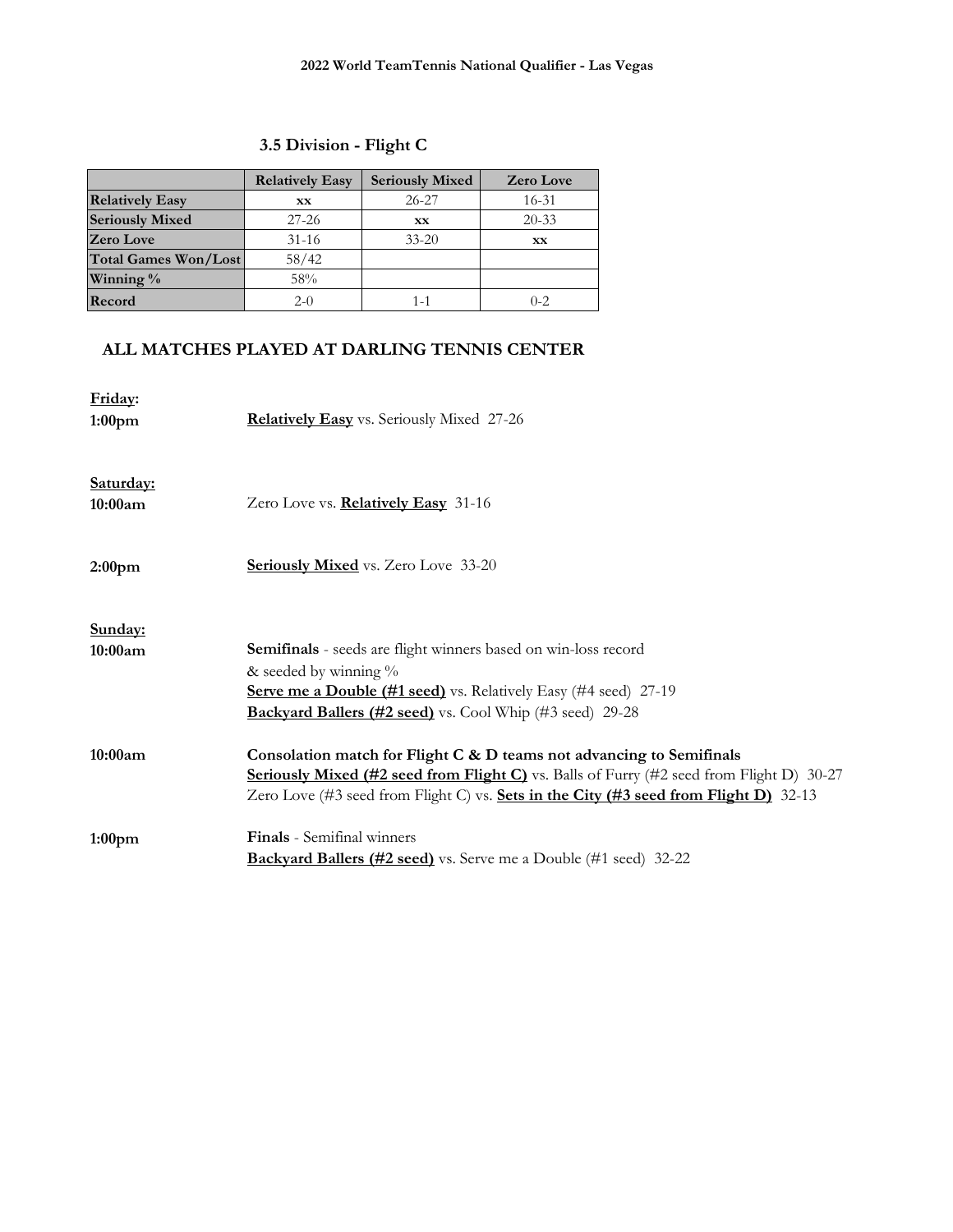## **3.5 Division - Flight D**

|                             | <b>Backyard Ballers</b> | <b>Balls of Furry</b> | Sets in the City |
|-----------------------------|-------------------------|-----------------------|------------------|
| <b>Backyard Ballers</b>     | <b>XX</b>               | $17 - 32$             | $22 - 35$        |
| <b>Balls of Furry</b>       | $32 - 17$               | <b>XX</b>             | $25 - 28$        |
| Sets in the City            | $35 - 22$               | $28 - 25$             | <b>XX</b>        |
| <b>Total Games Won/Lost</b> | 67/39                   |                       |                  |
| Winning %                   | 63%                     |                       |                  |
| Record                      | $2-0$                   | 1-1                   | $0 - 2$          |

### **ALL MATCHES PLAYED AT DARLING TENNIS CENTER**

| Friday:<br>3:00 <sub>pm</sub> | <b>Backyard Ballers</b> vs. Sets in the City 35-22                                                                                                                                                                                                                |
|-------------------------------|-------------------------------------------------------------------------------------------------------------------------------------------------------------------------------------------------------------------------------------------------------------------|
| Saturday:<br>10:00am          | Balls of Furry vs. <b>Backyard Ballers</b> 32-17                                                                                                                                                                                                                  |
| 2:00 <sub>pm</sub>            | Sets in the City vs. <b>Balls of Furry</b> 28-25                                                                                                                                                                                                                  |
| Sunday:<br>10:00am            | Semifinals - seeds are flight winners based on win-loss record<br>& seeded by winning $\%$<br>Serve me a Double (#1 seed) vs. Relatively Easy (#4 seed) 27-19<br>Backyard Ballers (#2 seed) vs. Cool Whip (#3 seed) 29-28                                         |
| 10:00am                       | Consolation match for Flight C & D teams not advancing to Semifinals<br><b>Seriously Mixed (#2 seed from Flight C)</b> vs. Balls of Furry (#2 seed from Flight D) $30-27$<br>Zero Love (#3 seed from Flight C) vs. Sets in the City (#3 seed from Flight D) 32-13 |
| 1:00 <sub>pm</sub>            | <b>Finals</b> - Semifinal winners<br><b>Backyard Ballers (#2 seed)</b> vs. Serve me a Double (#1 seed) 32-22                                                                                                                                                      |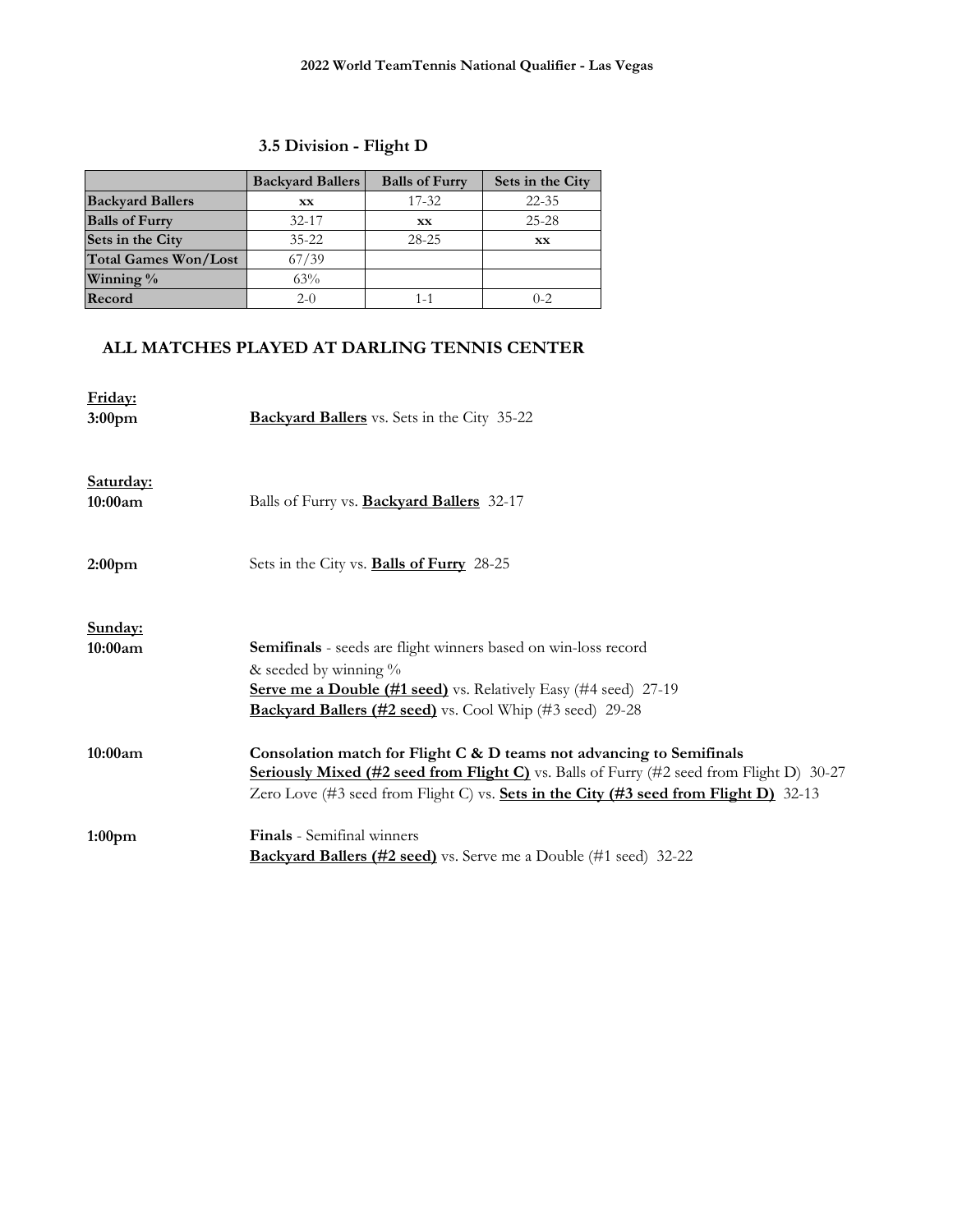|                             | I'd Hit That | <b>Kiss Our Aces</b> | <b>Shanksta's Paradise</b> | Swiper    |
|-----------------------------|--------------|----------------------|----------------------------|-----------|
| I'd Hit That                | XX           | 18-34                | $17 - 34$                  | $30 - 29$ |
| <b>Kiss Our Aces</b>        | $34 - 18$    | XX                   | 28-29                      | 27-19     |
| Shanksta's Paradise         | $34-17$      | 29-28                | XX                         | $31 - 28$ |
| Swiper                      | $30 - 29$    | 19-27                | 28-31                      | <b>XX</b> |
| <b>Total Games Won/Lost</b> |              |                      |                            | 88/76     |
| Winning $\%$                |              |                      |                            | 54%       |
| Record                      | $2 - 1$      | 1-2                  | $() - 3$                   | $3-0$     |

# **4.0 Division - Flight A**

| Friday:            |                                                                       |
|--------------------|-----------------------------------------------------------------------|
| 5:00 <sub>pm</sub> | <b>I'd Hit That</b> vs. Kiss Our Aces 34-18                           |
|                    | Shanksta's Paradise vs. <b>Swiper</b> 31-28                           |
| Saturday:          |                                                                       |
| 10:00am            | <b>Swiper</b> vs. I'd Hit That (UNLV) 30-29                           |
|                    | <b>Kiss Our Aces</b> vs. Shanksta's Paradise (UNLV) 29-28             |
| 2:00 <sub>pm</sub> | Shanksta's Paradise vs. I'd Hit That (UNLV) 34-17                     |
|                    | <b>Swiper</b> vs. Kiss Our Aces (UNLV) 27-19                          |
| Sunday:            |                                                                       |
| 8:00am             | <b>Semifinals</b> - seeds are flight winners based on win-loss record |
|                    | & seeded by winning $\%$                                              |
|                    | <b>Yung Thugz (#1 seed)</b> vs. Swiper (#4 seed) 36-16                |
|                    | Match Point (#2 seed) vs. <b>Casual Sets (#3 seed)</b> 29-23          |
| <b>NOON</b>        | <b>Finals</b> - Semifinal winners                                     |
|                    | <b>Yung Thugz (#1 seed)</b> vs. Casual Sets (#3 seed) 34-17           |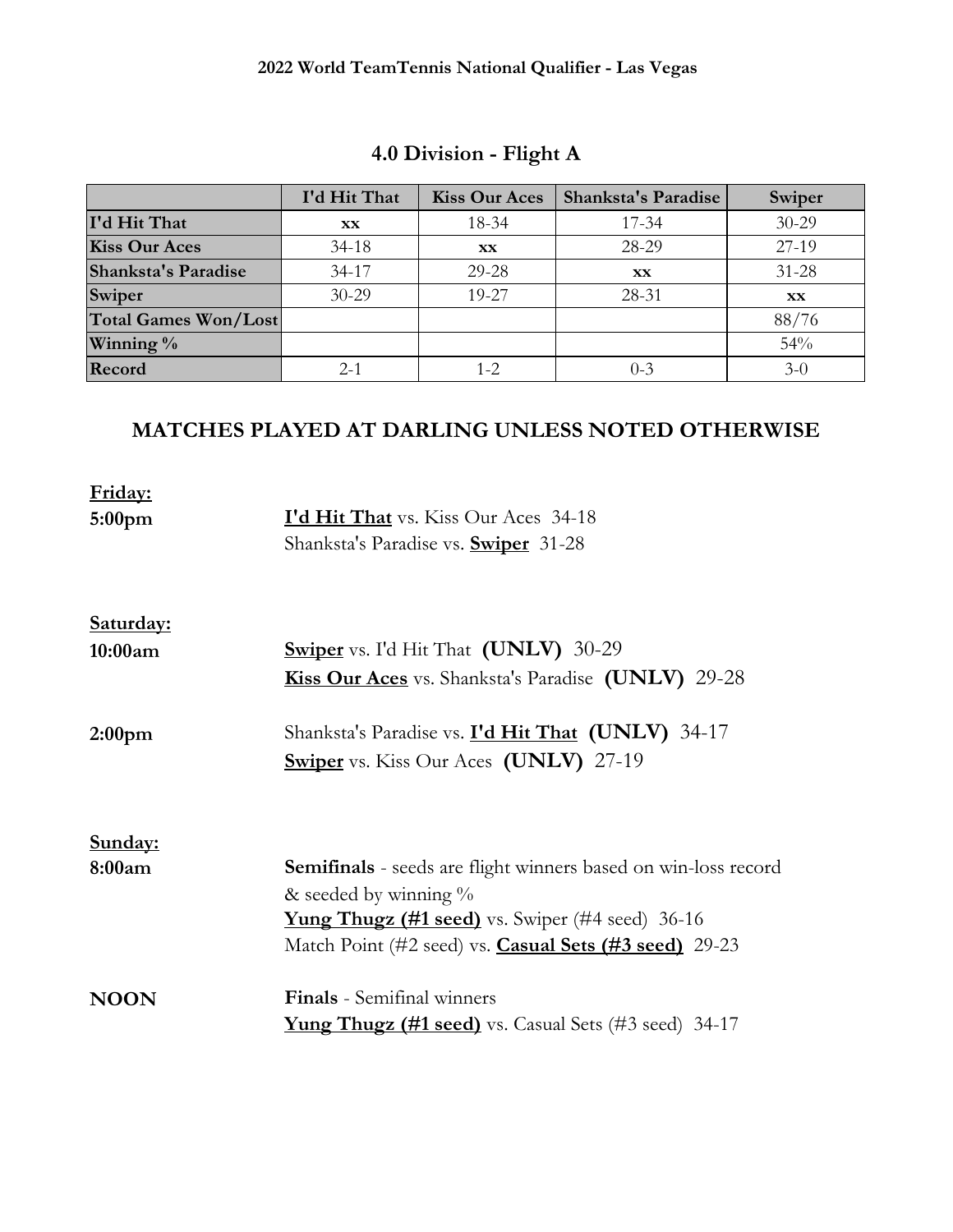|                               | <b>Backhanded</b> | <b>Chuck the Deuces</b> | <b>Match Point</b> | <b>Taste My Backhand</b> |
|-------------------------------|-------------------|-------------------------|--------------------|--------------------------|
| <b>Backhanded Compliments</b> | <b>XX</b>         | $36 - 15$               | $36-10$            | $36-10$                  |
| <b>Chuck the Deuces</b>       | $15 - 36$         | <b>XX</b>               | $27 - 24$          | $36 - 21$                |
| <b>Match Point</b>            | $10 - 36$         | 24-27                   | XX                 | $24 - 31$                |
| <b>Taste My Backhand</b>      | $10 - 36$         | $21 - 36$               | $31 - 24$          | <b>XX</b>                |
| <b>Total Games Won/Lost</b>   |                   |                         | 94/58              |                          |
| Winning %                     |                   |                         | 62%                |                          |
| Record                        | $0 - 3$           | $1 - 2$                 | $3-0$              | $2 - 1$                  |

# **4.0 Division - Flight B**

| Friday:            |                                                                |
|--------------------|----------------------------------------------------------------|
| 3:00 <sub>pm</sub> | Backhanded Compliments vs. Match Point (UNLV) 36-10            |
|                    | Chuck the Deuces vs. <b>Taste My Backhand</b> (UNLV) 36-21     |
| Saturday:          |                                                                |
| 8:00am             | <b>Match Point</b> vs. Chuck the Deuces 27-24                  |
|                    | <b>Taste My Backhand</b> vs. Backhanded Compliments 36-10      |
| 2:00 <sub>pm</sub> | Taste My Backhand vs. Match Point 31-24                        |
|                    | Backhanded Compliments vs. <b>Chuck the Deuces</b> 36-15       |
| Sunday:            |                                                                |
| 8:00am             | Semifinals - seeds are flight winners based on win-loss record |
|                    | & seeded by winning $\%$                                       |
|                    | <b>Yung Thugz (#1 seed)</b> vs. Swiper (#4 seed) 36-16         |
|                    | Match Point (#2 seed) vs. <b>Casual Sets (#3 seed)</b> 29-23   |
| <b>NOON</b>        | <b>Finals</b> - Semifinal winners                              |
|                    | <b>Yung Thugz (#1 seed)</b> vs. Casual Sets (#3 seed) $34-17$  |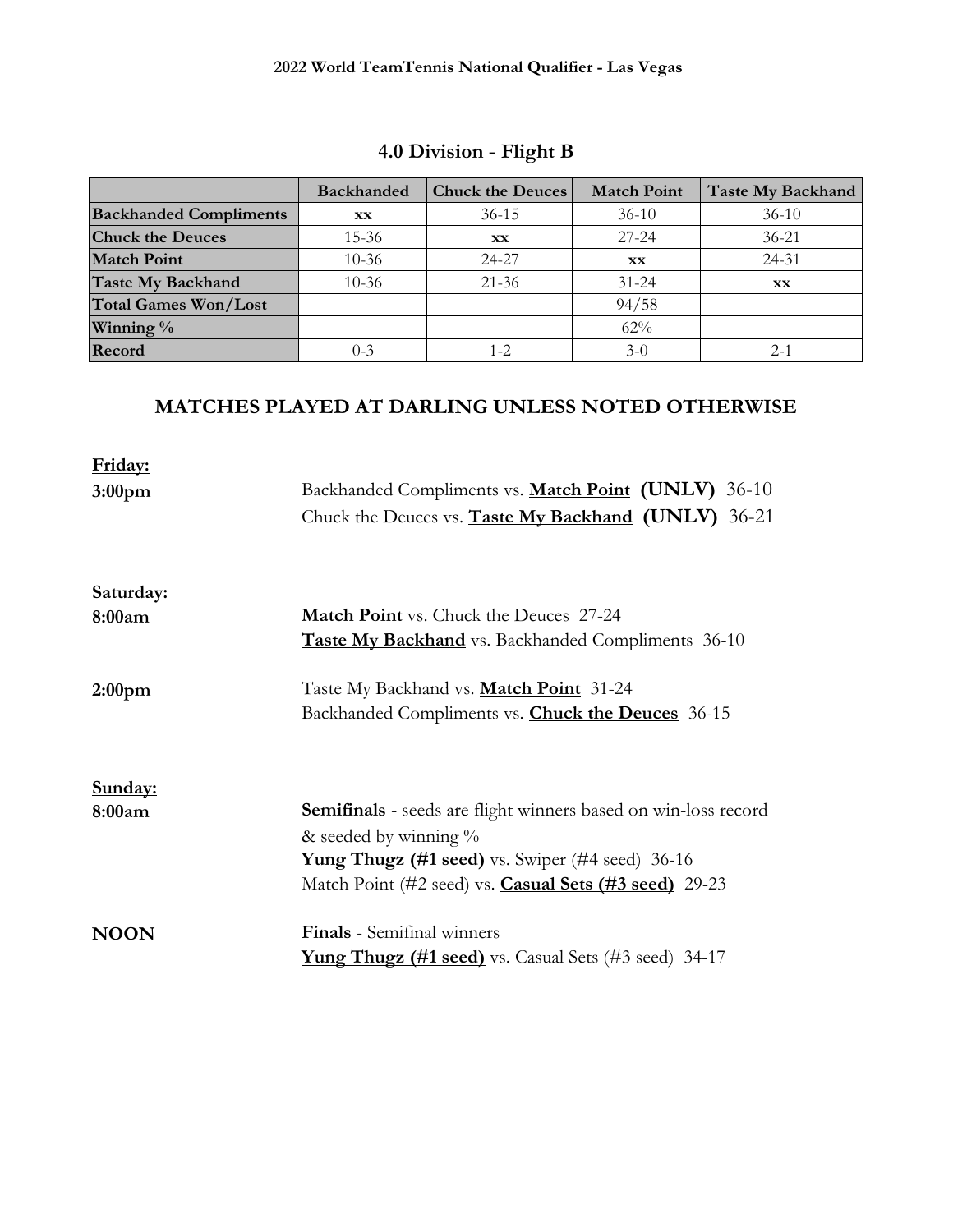|                             | <b>Casual Sets</b> | <b>Mixed Love</b> | <b>Net Setters</b> | <b>Sweet Spot</b> |
|-----------------------------|--------------------|-------------------|--------------------|-------------------|
| <b>Casual Sets</b>          | <b>XX</b>          | $23 - 27$         | $17 - 30$          | $26 - 29$         |
| <b>Mixed Love</b>           | $27 - 23$          | <b>XX</b>         | $33 - 21$          | $31 - 26$         |
| <b>Net Setters</b>          | $30 - 17$          | $21 - 33$         | <b>XX</b>          | $32 - 24$         |
| The Sweet Spot              | $29 - 26$          | $26 - 31$         | 24-32              | <b>XX</b>         |
| <b>Total Games Won/Lost</b> | 86/66              |                   |                    |                   |
| Winning %                   | 57%                |                   |                    |                   |
| Record                      | $3-0$              | $0 - 3$           | $1 - 2$            | $2 - 1$           |

# **4.0 Division - Flight C**

| Friday:            |                                                                |
|--------------------|----------------------------------------------------------------|
| 3:00 <sub>pm</sub> | <b>Casual Sets</b> vs. Mixed Love (UNLV) 27-23                 |
|                    | Net Setters vs. <b>The Sweet Spot</b> (UNLV) 32-24             |
|                    |                                                                |
| Saturday:          |                                                                |
| 8:00am             | Mixed Love vs. The Sweet Spot 31-26                            |
|                    | Net Setters vs. <b>Casual Sets</b> 30-17                       |
| <b>NOON</b>        | The Sweet Spot vs. <b>Casual Sets</b> 29-26                    |
|                    | Mixed Love vs. <b>Net Setters</b> 33-21                        |
|                    |                                                                |
| Sunday:            |                                                                |
| 8:00am             | Semifinals - seeds are flight winners based on win-loss record |
|                    | & seeded by winning $\%$                                       |
|                    | <b>Yung Thugz (#1 seed)</b> vs. Swiper (#4 seed) 36-16         |
|                    | Match Point (#2 seed) vs. <b>Casual Sets (#3 seed)</b> 29-23   |
| <b>NOON</b>        | <b>Finals</b> - Semifinal winners                              |
|                    | <b>Yung Thugz (#1 seed)</b> vs. Casual Sets (#3 seed) 34-17    |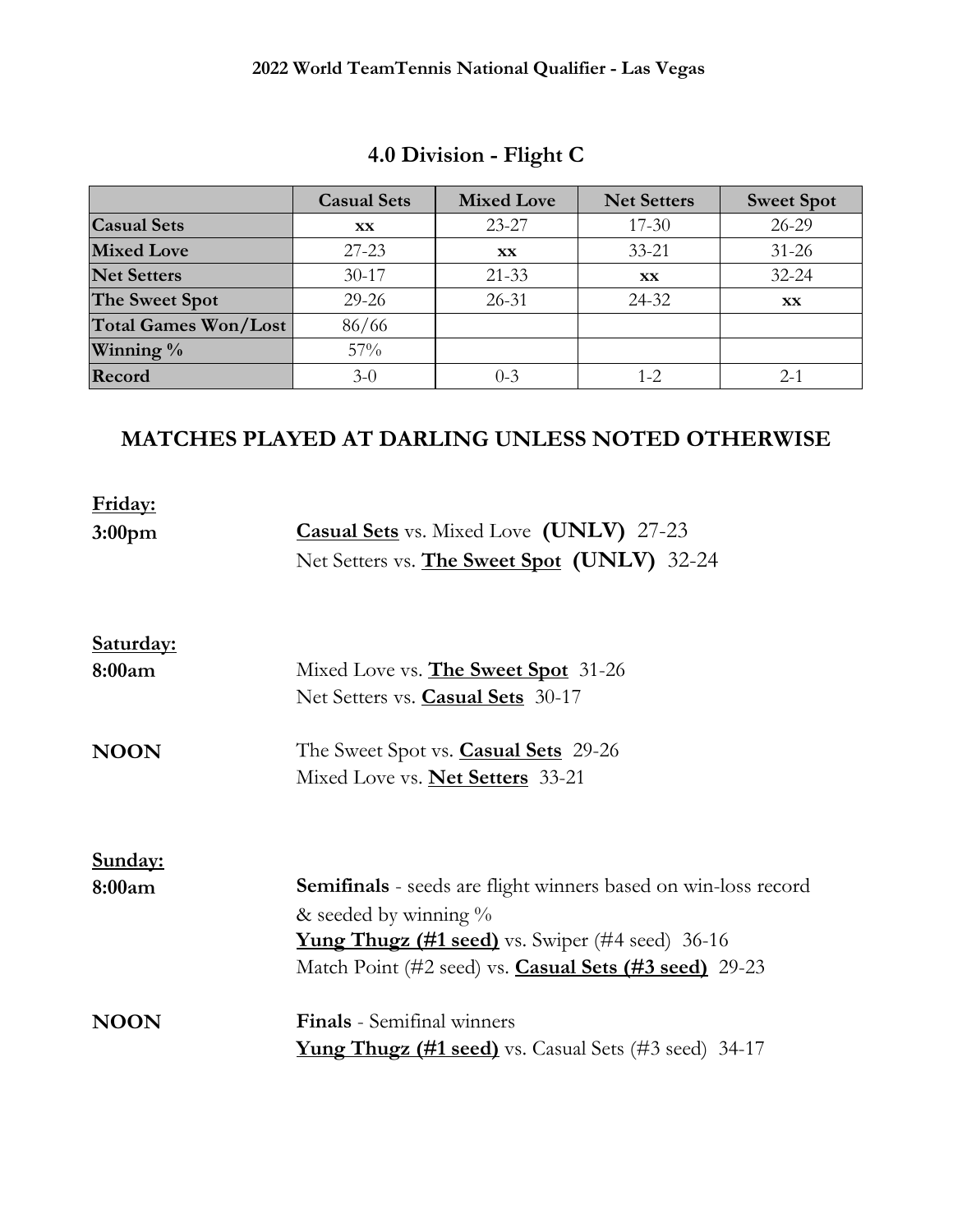|                             | Acers     | <b>Denver Nuggets</b> | <b>Hot Shots</b> | <b>Yung Thugz</b> |
|-----------------------------|-----------|-----------------------|------------------|-------------------|
| Acers                       | <b>XX</b> | $21 - 28$             | 18-36            | $36 - 11$         |
| <b>Denver Nuggets</b>       | 28-21     | <b>XX</b>             | $20 - 30$        | $33 - 17$         |
| <b>Hot Shots</b>            | $36-18$   | $30 - 20$             | <b>XX</b>        | $33 - 17$         |
| <b>Yung Thugz</b>           | $11 - 36$ | $17 - 33$             | $17 - 33$        | <b>XX</b>         |
| <b>Total Games Won/Lost</b> |           |                       |                  | 102/45            |
| Winning %                   |           |                       |                  | 69%               |
| Record                      | $2 - 1$   | 1-2                   | $0 - 3$          | $3-0$             |

# **4.0 Division - Flight D**

| Friday:<br>5:00 <sub>pm</sub> | <b>Acers</b> vs. Denver Nuggets 28-21<br>Hot Shots vs. Yung Thugz 33-17                                                                                                                                                     |
|-------------------------------|-----------------------------------------------------------------------------------------------------------------------------------------------------------------------------------------------------------------------------|
| Saturday:                     |                                                                                                                                                                                                                             |
| 10:00am                       | <b>Yung Thugz</b> vs. Denver Nuggets (UNLV) 33-17<br>Hot Shots vs. Acers (UNLV) 36-18                                                                                                                                       |
| 2:00 <sub>pm</sub>            | Acers vs. <b>Yung Thugz</b> (UNLV) 36-11<br><b>Denver Nuggets</b> vs. Hot Shots (UNLV) 30-20                                                                                                                                |
| Sunday:                       |                                                                                                                                                                                                                             |
| 8:00am                        | <b>Semifinals</b> - seeds are flight winners based on win-loss record<br>& seeded by winning $\%$<br><b>Yung Thugz (#1 seed)</b> vs. Swiper (#4 seed) 36-16<br>Match Point (#2 seed) vs. <b>Casual Sets (#3 seed)</b> 29-23 |
| <b>NOON</b>                   | <b>Finals</b> - Semifinal winners<br><b>Yung Thugz (#1 seed)</b> vs. Casual Sets (#3 seed) 34-17                                                                                                                            |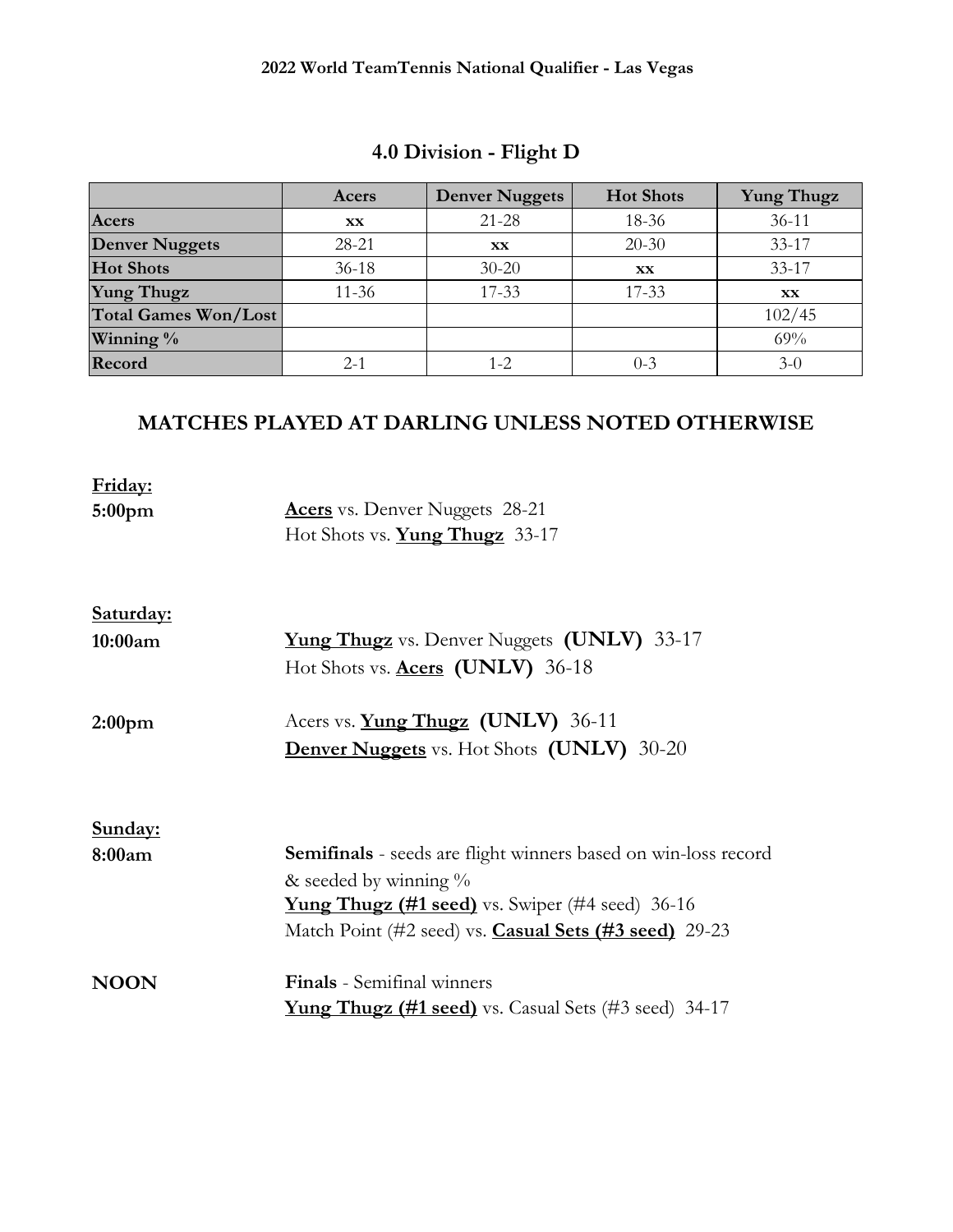| 4.5 Division - Flight A (REVISED 5/8) |  |  |
|---------------------------------------|--|--|
|---------------------------------------|--|--|

|                             | <b>AV Stormers</b> | <b>Ballers</b> | <b>Shrimp Rolls</b> | <b>Young Guns</b> |
|-----------------------------|--------------------|----------------|---------------------|-------------------|
| <b>AV Stormers</b>          | XX                 | 24-28          | $36-17$             | 24-32             |
| <b>Ballers</b>              | 28-24              | XX             | $36-11$             | 28-22             |
| <b>Shrimp Rolls</b>         | $17 - 36$          | $11 - 36$      | XX                  | $23 - 31$         |
| <b>Young Guns</b>           | $32 - 24$          | $22 - 28$      | $31 - 23$           | XX                |
| <b>Total Games Won/Lost</b> |                    |                |                     |                   |
| Winning %                   |                    |                |                     |                   |
| Record                      | $2 - 1$            | $0 - 3$        | $3-0$               | $1 - 2$           |

#### **ALL MATCHES PLAYED AT DARLING TENNIS CENTER**

**Friday:**

- **1:00pm AV Stormers** vs. Young Guns 32-24 Ballers vs. **Shrimp Rolls** 36-11
- **Saturday: 8:00am Young Guns** vs. Ballers 28-22 **Shrimp Rolls** vs. AV Stormers 36-17
- **NOON** Ballers vs. **AV Stormers** 28-24 Young Guns vs. **Shrimp Rolls** 31-23

**Sunday:**

**10:00am Finals** - Seeds are based on win-loss record #1 seed from Flight A vs. #1 seed from Flight B **Shrimp Rolls (#1 seed from Flight A)** vs. Zottie Thotties (#1 seed from Flight B) 29-26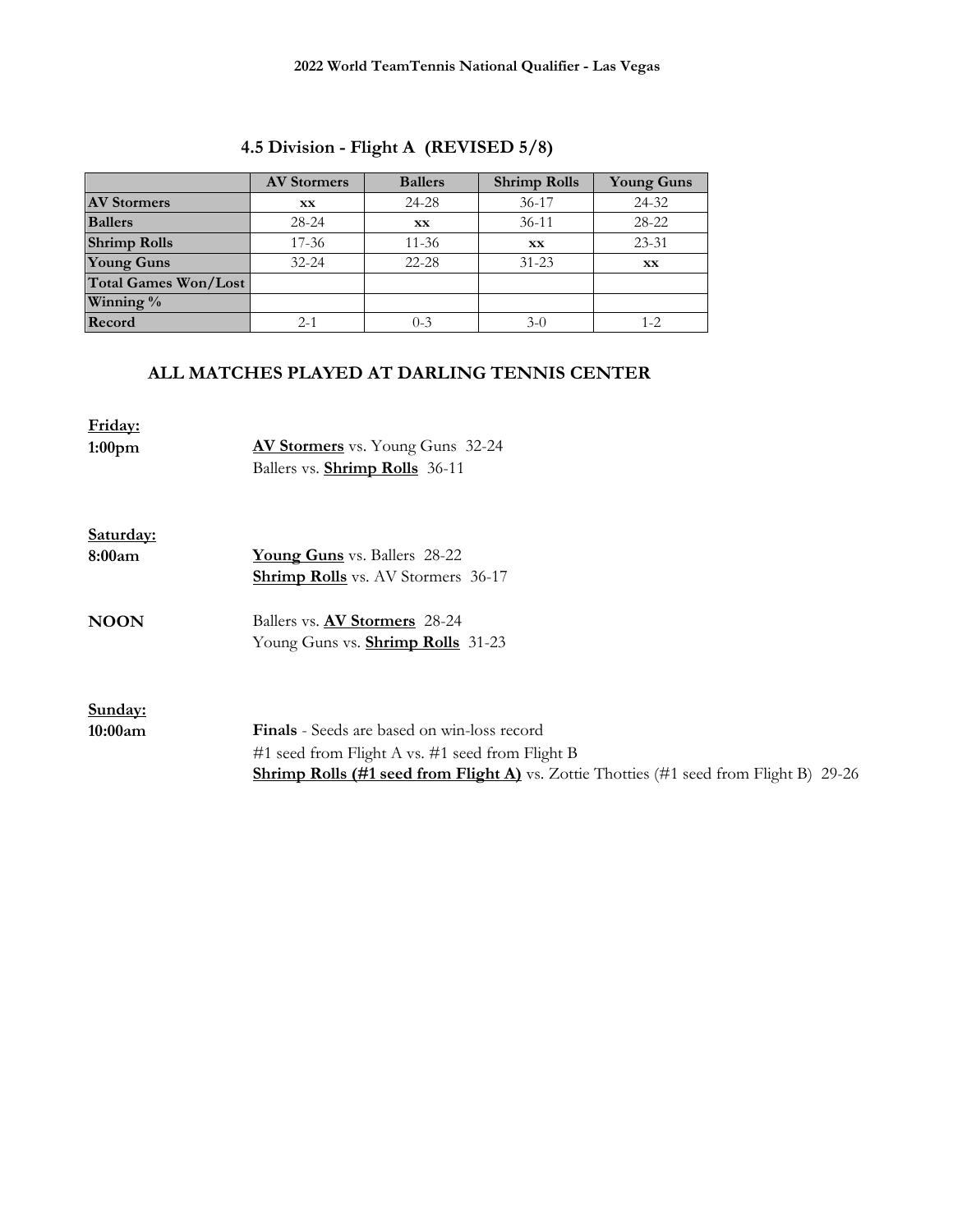|                             |           | Drop Shot Divas   Game, Set, Snatched | <b>Prown Players</b> | <b>Zottie Thotties</b> |
|-----------------------------|-----------|---------------------------------------|----------------------|------------------------|
| <b>Drop Shot Divas</b>      | <b>XX</b> | 24-33                                 | $25 - 31$            | $29 - 25$              |
| Game, Set, Snatched         | $33 - 24$ | XX                                    | $34 - 23$            | $31 - 20$              |
| <b>Ptown Players</b>        | $31 - 25$ | $23 - 34$                             | XX                   | $27 - 22$              |
| <b>Zottie Thotties</b>      | $25-29$   | $20 - 31$                             | $22 - 27$            | XX                     |
| <b>Total Games Won/Lost</b> |           |                                       |                      |                        |
| Winning %                   |           |                                       |                      |                        |
| Record                      | $2 - 1$   | $0 - 3$                               | $1 - 2$              | $3-0$                  |

# **4.5 Division - Flight B (REVISED 5/8)**

## **ALL MATCHES PLAYED AT DARLING TENNIS CENTER**

| Friday:            |                                                                                               |
|--------------------|-----------------------------------------------------------------------------------------------|
| 3:00 <sub>pm</sub> | <b>Drop Shot Divas</b> vs. Ptown Players 31-25                                                |
|                    | Game, Set, Snatched vs. Zottie Thotties 31-20                                                 |
|                    |                                                                                               |
| Saturday:          |                                                                                               |
| 10:00am            | <b>Zottie Thotties</b> vs. Drop Shot Divas 29-25                                              |
|                    | <b>Ptown Players</b> vs. Game, Set, Snatched 34-23                                            |
| 2:00 <sub>pm</sub> | Ptown Players vs. <b>Zottie Thotties</b> 27-22                                                |
|                    | <b>Drop Shot Divas</b> vs. Game, Set, Snatched 33-24                                          |
|                    |                                                                                               |
| Sunday:            |                                                                                               |
| 10:00am            | <b>Finals</b> - Seeds are based on win-loss record                                            |
|                    | #1 seed from Flight A vs. #1 seed from Flight B                                               |
|                    | <b>Shrimp Rolls (#1 seed from Flight A)</b> vs. Zottie Thotties (#1 seed from Flight B) 29-26 |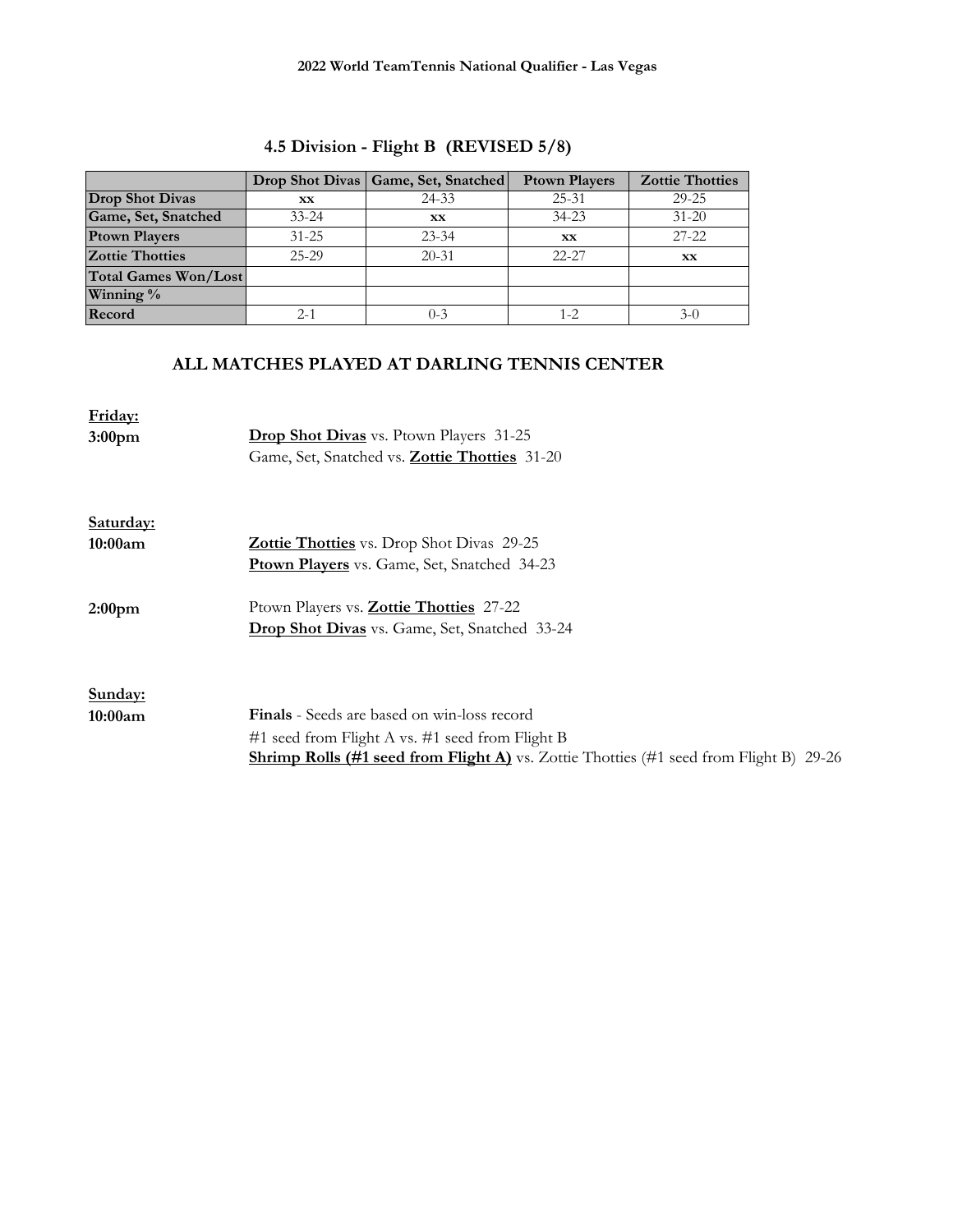#### **Senior 3.5 Division**

|                              | $LOL$ 50+ | Mid-Court | <b>Oui Lob U</b> | <b>Racquet Mntn</b> | Overrated | <b>Vegas Rollers</b> |
|------------------------------|-----------|-----------|------------------|---------------------|-----------|----------------------|
| $LOL$ 50+                    | XX        | $33-19$   | $36-14$          | $24 - 30$           | $34-18$   | $36 - 13$            |
| <b>Mid-Court Crisis</b>      | $19 - 33$ | XX        | $27 - 26$        | $16 - 31$           | $23 - 35$ | $32 - 25$            |
| Oui Lob U Long Thyme         | 14-36     | $26 - 27$ | <b>XX</b>        | $15 - 36$           | $24 - 30$ | $25 - 26$            |
| <b>Racquet Mountain</b>      | $30 - 24$ | $31-16$   | $36-15$          | <b>XX</b>           | $36-10$   | $36 - 11$            |
| <b>Strings Are Overrated</b> | 18-34     | $35 - 23$ | $30 - 24$        | $10 - 36$           | <b>XX</b> | 28-26                |
| <b>Vegas Rollers</b>         | $13 - 36$ | $25 - 32$ | $26 - 25$        | $11 - 36$           | $26 - 28$ | <b>XX</b>            |
| <b>Total Games Won/Lost</b>  |           |           |                  |                     |           |                      |
| Winning $\%$                 |           |           |                  |                     |           |                      |
| Record                       | 1-4       | $3 - 2$   | $5-0$            | $0 - 5$             | $2 - 3$   | $4-1$                |

### **MATCHES PLAYED AT DARLING TENNIS CENTER UNLESS NOTED OTHERWISE**

| Friday:                  |                                                               |
|--------------------------|---------------------------------------------------------------|
| 1:00 <sub>pm</sub>       | Vegas Rollers vs. Oui Lob U Long Thyme (UNLV) 26-25           |
|                          | Mid-Court Crisis vs. LOL 50+ (UNLV) 33-19                     |
|                          | Racquet Mountain vs. Strings Are Overrated (UNLV) 36-10       |
| 5:00 <sub>pm</sub>       | Vegas Rollers vs. Mid-Court Crisis (UNLV) 32-25               |
|                          | <b>Oui Lob U Long Thyme</b> vs. Racquet Mountain (UNLV) 36-15 |
|                          | Strings Are Overrated vs. LOL 50+ (UNLV) 34-18                |
|                          |                                                               |
| Saturday:<br><b>NOON</b> | Strings Are Overrated vs. Oui Lob U Long Thyme 30-24          |
|                          | Mid-Court Crisis vs. Racquet Mountain 31-16                   |
|                          | LOL $50+$ vs. <b>Vegas Rollers</b> $36-13$                    |
| 4:00 <sub>pm</sub>       | Racquet Mountain vs. LOL 50+ 30-24                            |
|                          | Vegas Rollers vs. Strings Are Overrated 28-26                 |
|                          | <b>Oui Lob U Long Thyme</b> vs. Mid-Court Crisis 27-26        |
| Sunday:                  |                                                               |
| <b>NOON</b>              | Vegas Rollers vs. Racquet Mountain 36-11                      |
|                          | Strings Are Overrated vs. Mid-Court Crisis 35-23              |
|                          | LOL 50+ vs. Oui Lob U Long Thyme 36-14                        |
|                          |                                                               |

**Oui Lob U Long Thyme wins the division**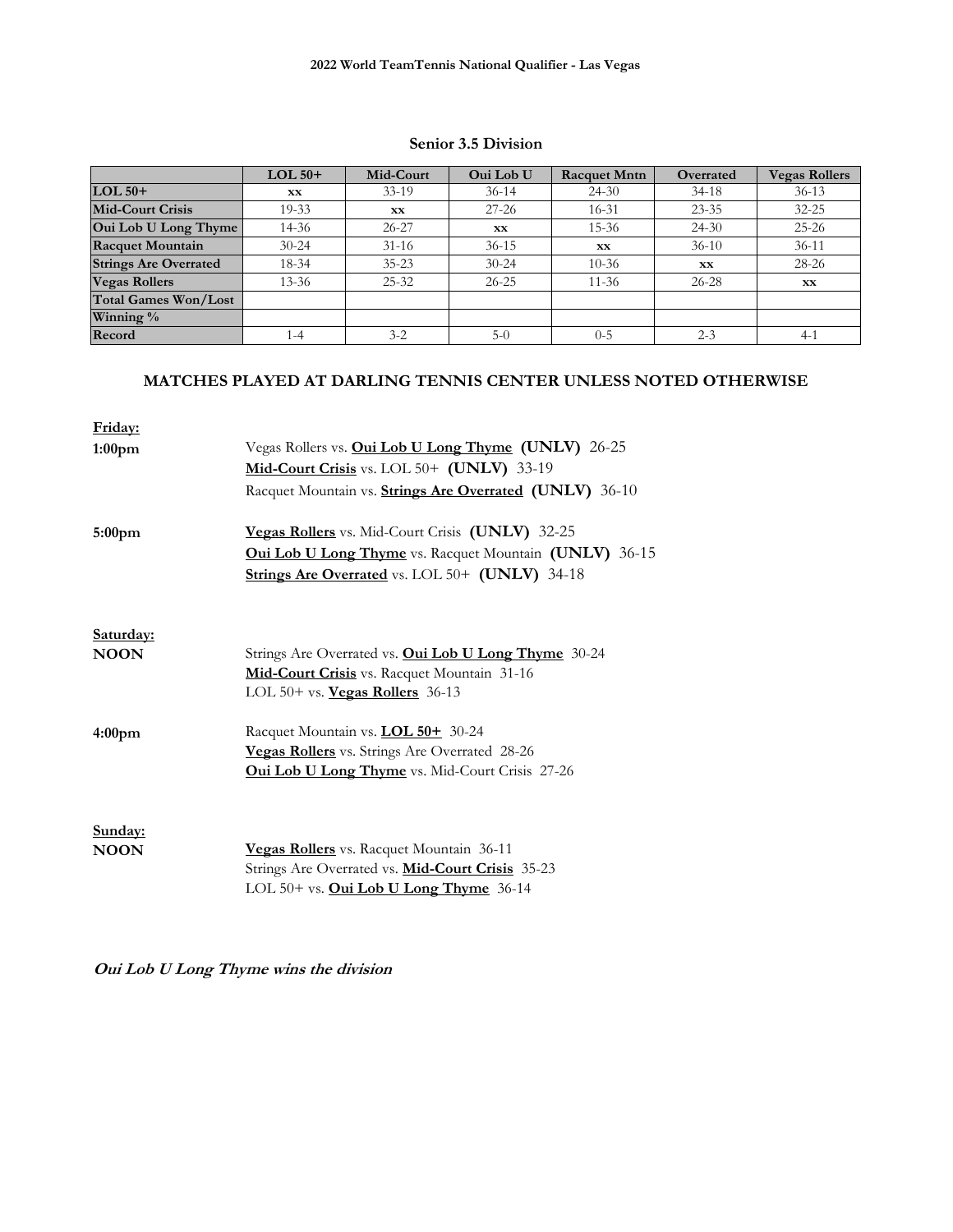## **Senior 4.0 Division - Flight A**

|                       | Aces & Queens | Dream Team | Hawaiian Punch   Rocket Rackets |           |
|-----------------------|---------------|------------|---------------------------------|-----------|
| Aces & Queens         | <b>XX</b>     | $32 - 28$  | $18 - 32$                       | $7 - 36$  |
| <b>Dream Team</b>     | 28-32         | XX         | $25 - 26$                       | 18-36     |
| <b>Hawaiian Punch</b> | $32 - 18$     | $26 - 25$  | <b>XX</b>                       | $25 - 23$ |
| <b>Rocket Rackets</b> | $36 - 7$      | $36-18$    | $23 - 25$                       |           |
| Total Games Won/Lost  |               |            |                                 |           |
| Winning %             |               |            |                                 |           |
| Record                | $2 - 1$       | 3-0        | $0 - 3$                         | 1-2       |

| Friday:            |                                                                                          |
|--------------------|------------------------------------------------------------------------------------------|
| 3:00 <sub>pm</sub> | Rocket Rackets vs. Dream Team 36-18                                                      |
|                    | <b>Aces &amp; Queens</b> vs. Hawaiian Punch 32-18                                        |
|                    |                                                                                          |
| Saturday:          |                                                                                          |
| 8:00am             | Hawaiian Punch vs. Rocket Rackets (UNLV) 25-23                                           |
|                    | <b>Dream Team</b> vs. Aces & Queens (UNLV) 32-28                                         |
| <b>NOON</b>        | Aces & Queens vs. Rocket Rackets (UNLV) 36-7                                             |
|                    | Dream Team vs. Hawaiian Punch (UNLV) 26-25                                               |
|                    |                                                                                          |
| Sunday:            |                                                                                          |
| 8:00am             | <b>Finals</b> - Seeds are based on win-loss record                                       |
|                    | #1 seed from Flight A vs. #1 seed from Flight B                                          |
|                    | <b>Dream Team (#1 seed from Flight A)</b> vs. Fire and Ice (#1 seed from Flight B) 27-26 |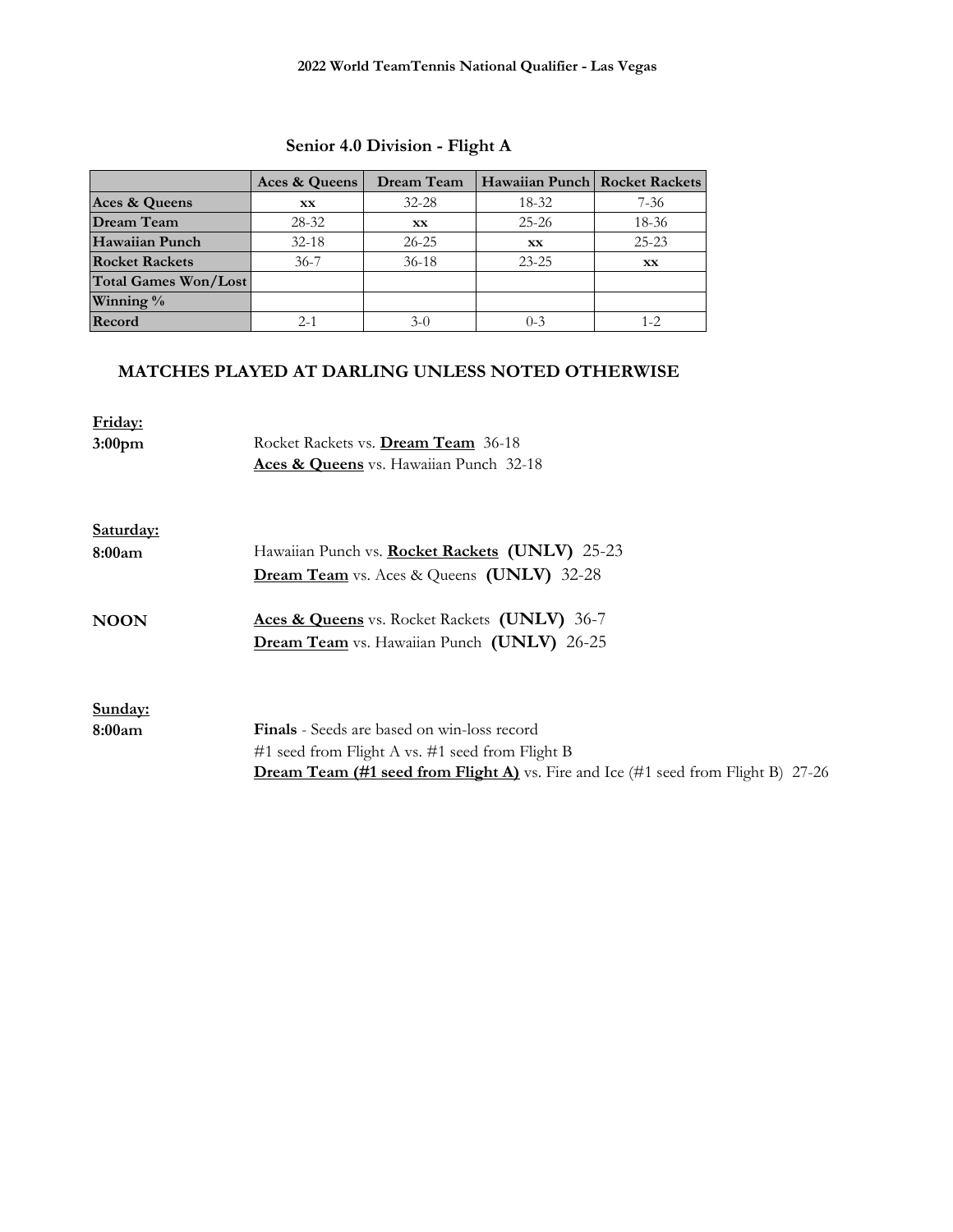## **Senior 4.0 Division - Flight B**

|                             | <b>CSRC LITE</b> | Fire and Ice | <b>Mavericks</b> | Nonfungible |
|-----------------------------|------------------|--------------|------------------|-------------|
| <b>CSRC LITE</b>            | XX               | $36-12$      | $26 - 21$        | $29 - 25$   |
| Fire and Ice                | $12 - 36$        | XX           | $27 - 34$        | $17 - 36$   |
| <b>Mavericks</b>            | $21 - 26$        | 34-27        | XX               | $23 - 30$   |
| <b>Nonfungible Tokens</b>   | 25-29            | $36 - 17$    | $30 - 23$        | XX          |
| <b>Total Games Won/Lost</b> |                  |              |                  |             |
| Winning %                   |                  |              |                  |             |
| Record                      | $0 - 3$          | $3-0$        | $3-0$            | $1 - 2$     |

| Friday:<br>3:00 <sub>pm</sub> | CSRC LITE vs. Fire and Ice 36-12<br><b>Mavericks</b> vs. Nonfungible Tokens 30-23        |
|-------------------------------|------------------------------------------------------------------------------------------|
| Saturday:                     |                                                                                          |
| 8:00am                        | <b>Fire and Ice</b> vs. Nonfungible Tokens (UNLV) 36-17                                  |
|                               | Mavericks vs. CSRC LITE (UNLV) 26-21                                                     |
| <b>NOON</b>                   | Fire and Ice vs. Mavericks (UNLV) 34-27                                                  |
|                               | Nonfungible Tokens vs. CSRC LITE (UNLV) 29-25                                            |
|                               |                                                                                          |
| Sunday:                       |                                                                                          |
| 8:00am                        | <b>Finals</b> - Seeds are based on win-loss record                                       |
|                               | #1 seed from Flight A vs. #1 seed from Flight B                                          |
|                               | <b>Dream Team (#1 seed from Flight A)</b> vs. Fire and Ice (#1 seed from Flight B) 27-26 |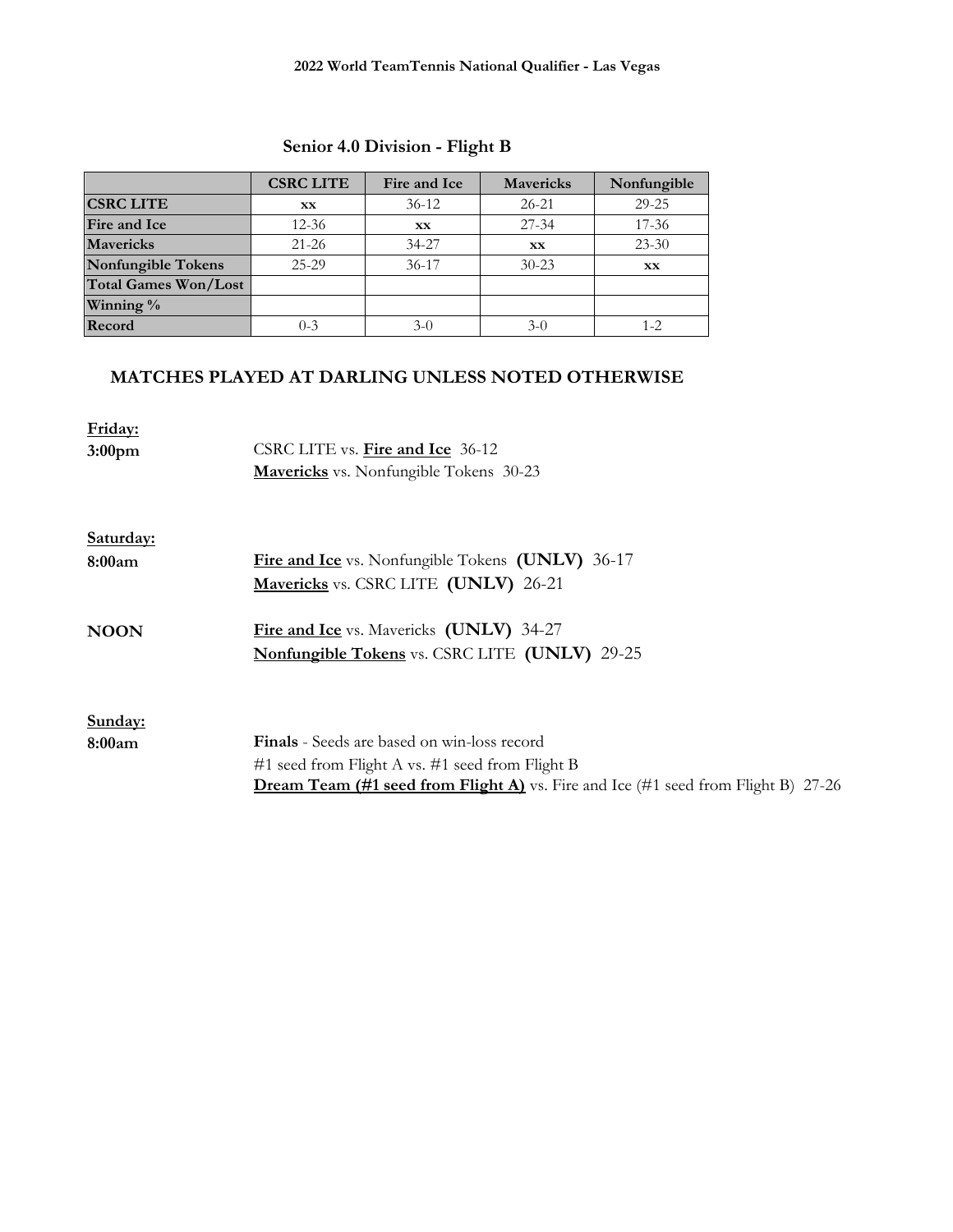#### **Senior 4.5 Division**

|                             | Aces & Kings | Amaze-Balls | <b>Jane's Addiction</b> | Racketeers | Topspin Whiskey | <b>Vegas Strong</b> |
|-----------------------------|--------------|-------------|-------------------------|------------|-----------------|---------------------|
| Aces & Kings                | <b>XX</b>    | $28-30$     | $28 - 24$               | $35 - 22$  | $29-30$         | 24-28               |
| Amaze-Balls                 | $30 - 28$    | <b>XX</b>   | $30 - 22$               | $29 - 26$  | $26 - 30$       | $33-19$             |
| <b>Jane's Addiction</b>     | 24-28        | $22 - 30$   | <b>XX</b>               | $26 - 30$  | $25 - 30$       | $30 - 32$           |
| Racketeers                  | $22 - 35$    | $26 - 29$   | $30 - 26$               | <b>XX</b>  | $29-30$         | $26 - 27$           |
| <b>Topspin Whiskey</b>      | $30 - 29$    | $30 - 26$   | $30 - 25$               | $30 - 29$  | <b>XX</b>       | $36-17$             |
| Vegas Strong 50+            | $28 - 24$    | 19-33       | $32 - 30$               | $27 - 26$  | $17 - 36$       | XX                  |
| <b>Total Games Won/Lost</b> |              |             |                         |            |                 |                     |
| Winning $\%$                |              |             |                         |            |                 |                     |
| Record                      | $3-0$        | $1-4$       | $5-0$                   | $4 - 1$    | $0 - 5$         | $2 - 3$             |

### **ALL MATCHES PLAYED AT DARLING TENNIS CENTER**

| Friday:<br>1:00 <sub>pm</sub><br>5:00 <sub>pm</sub> | <b>Jane's Addiction</b> vs. Amaze-Balls 30-22<br>Topspin Whiskey vs. Racketeers 30-29<br>Aces & Kings vs. Vegas Strong 50+ 28-24<br>Vegas Strong 50+ vs. Topspin Whiskey 36-17 |
|-----------------------------------------------------|--------------------------------------------------------------------------------------------------------------------------------------------------------------------------------|
|                                                     | Amaze-Balls vs. Aces & Kings 30-28<br>Racketeers vs. <b>Jane's Addiction</b> 30-26                                                                                             |
| Saturday:<br>10:00am                                | <b>Racketeers</b> vs. Aces & Kings 35-22<br>Jane's Addiction vs. Topspin Whiskey 30-25<br>Vegas Strong 50+ vs. Amaze-Balls 33-19                                               |
| 2:00 <sub>pm</sub>                                  | Aces & Kings vs. <b>Jane's Addiction</b> 28-24                                                                                                                                 |
| 4:00 <sub>pm</sub>                                  | Topspin Whiskey vs. <b>Amaze-Balls</b> 30-26<br>Racketeers vs. Vegas Strong 50+ 27-26                                                                                          |
| Sunday:<br>10:00am                                  | Vegas Strong 50+ vs. <b>Jane's Addiction</b> 32-30<br>Amaze-Balls vs. Racketeers 29-26<br>Topspin Whiskey vs. Aces & Kings 30-29                                               |

## **Jane's Addiction wins the division**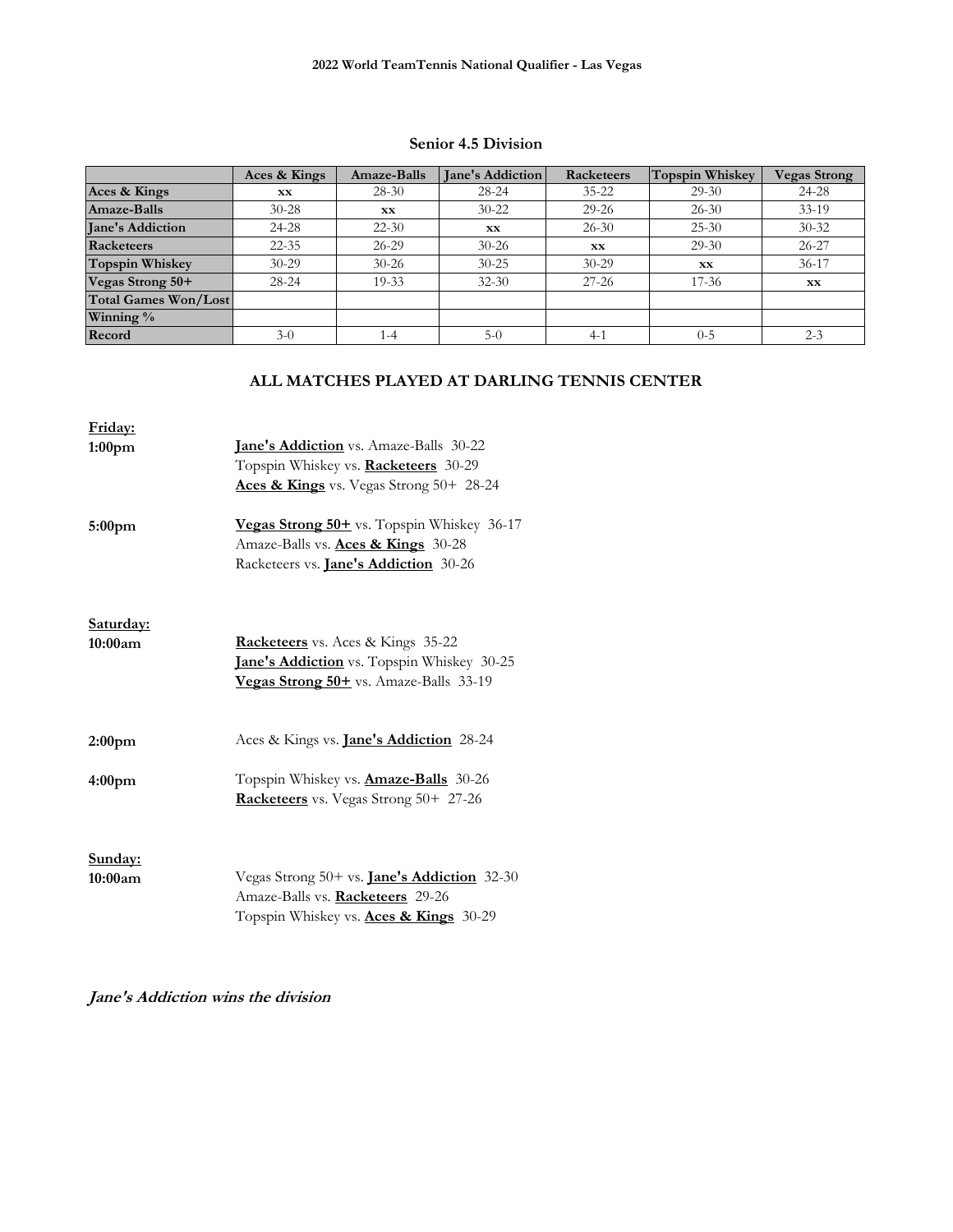## **Super Senior 3.5 Division (REVISED 5/8)**

|                                  | Amarillo  | Hana Hou  | Life's a Beach | $LOL60+$  | <b>Sun City West</b> | Aspercreme |
|----------------------------------|-----------|-----------|----------------|-----------|----------------------|------------|
| <b>Amarillo Racketeers</b>       | <b>XX</b> | $26 - 24$ | $23 - 30$      | $17 - 32$ | $25 - 28$            | $15 - 32$  |
| Hana Hou                         | $24 - 26$ | <b>XX</b> | $22 - 30$      | $9 - 32$  | $29 - 25$            | $22 - 31$  |
| Life's a Beach                   | $30 - 23$ | $30 - 22$ | XX             | $16 - 30$ | 19-27                | 18-30      |
| $LOL 60+$                        | $32 - 17$ | $32-9$    | $30 - 16$      | <b>XX</b> | $29 - 21$            | 27-31      |
| <b>Sun City West Racqueteers</b> | $28 - 25$ | $25 - 29$ | $27-19$        | $21 - 29$ | <b>XX</b>            | $22 - 31$  |
| Team Aspercreme                  | $32 - 15$ | $31 - 22$ | $30-18$        | $31 - 27$ | $31 - 22$            | XX.        |
| <b>Total Games Won/Lost</b>      |           |           |                |           |                      |            |
| Winning $\%$                     |           |           |                |           |                      |            |
| Record                           | $4-1$     | $4-1$     | $3 - 2$        | $1 - 4$   | $3 - 2$              | $0 - 5$    |

#### **MATCHES PLAYED AT DARLING TENNIS CENTER UNLESS NOTED OTHERWISE**

| Friday:<br>1:00 <sub>pm</sub> | LOL 60+ vs. <b>Amarillo Racketeers</b> (UNLV) 32-17<br>Life's a Beach vs. Hana Hou (UNLV) 30-22<br><b>Sun City West Racqueteers</b> vs. Team Aspercreme (UNLV) 31-22 |
|-------------------------------|----------------------------------------------------------------------------------------------------------------------------------------------------------------------|
| 5:00 <sub>pm</sub>            | Sun City West Racqueteers vs. Life's a Beach (UNLV) 27-19<br>Hana Hou vs. LOL 60+ (UNLV) 32-9<br>Team Aspercreme vs. <b>Amarillo Racketeers (UNLV)</b> 32-15         |
| Saturday:<br>10:00am          | Team Aspercreme vs. <b>LOL 60+</b> 31-27<br><b>Amarillo Racketeers</b> vs. Life's a Beach 30-23                                                                      |
| <b>NOON</b>                   | Hana Hou vs. Sun City West Racqueteers 29-25                                                                                                                         |
| 4:00 <sub>pm</sub>            | Sun City West Racqueteers vs. <b>Amarillo Racketeers</b> 28-25<br>Life's a Beach vs. LOL $60+30-16$<br>Hana Hou vs. Team Aspercreme 31-22                            |
| Sunday:<br>8:00am             | Team Aspercreme vs. Life's a Beach 30-18<br>LOL 60+ vs. <b>Sun City West Racqueteers</b> 29-21<br><b>Hana Hou</b> vs. Amarillo Racketeers 26-24                      |

**Hana Hou wins the division**